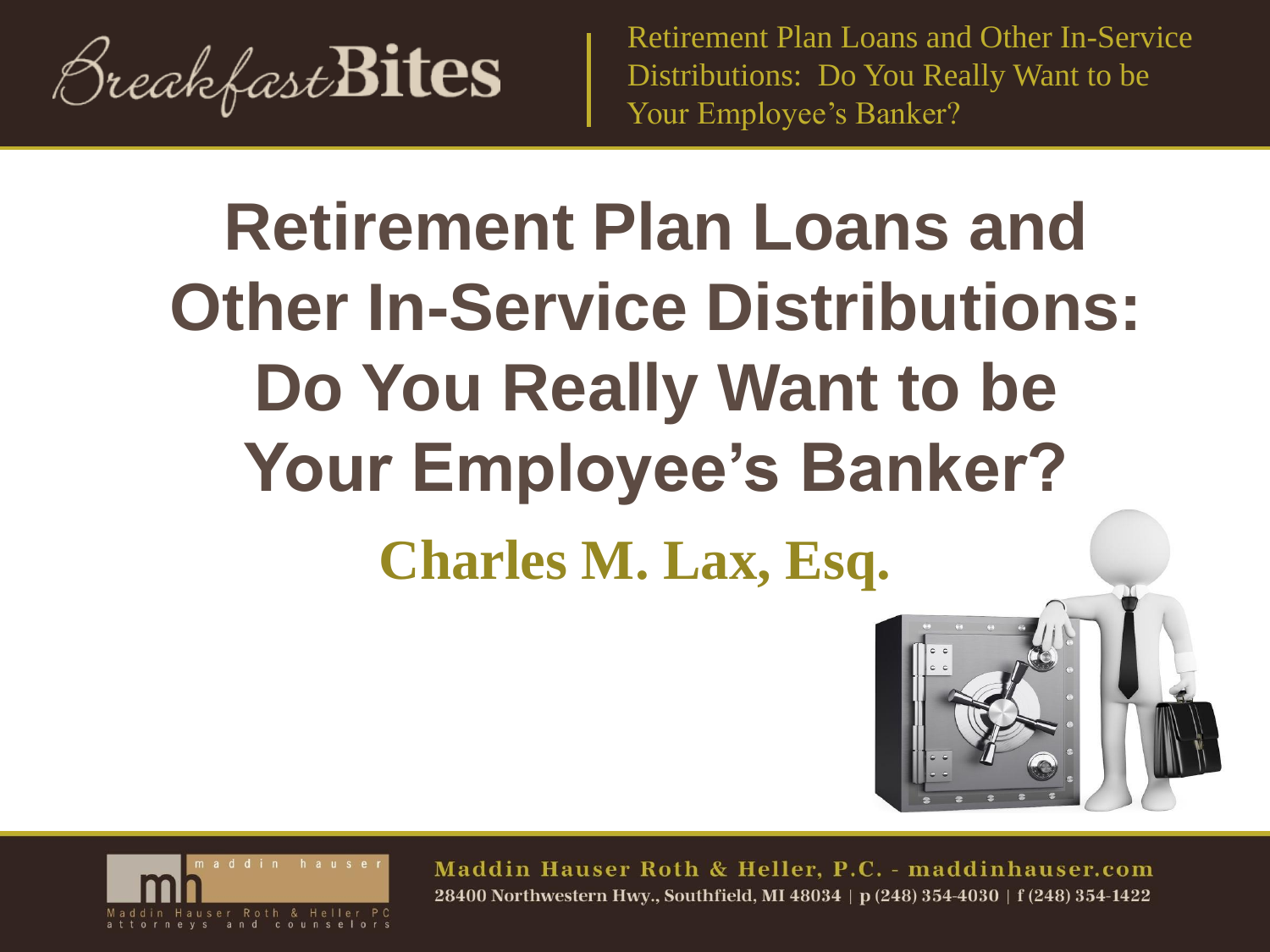

## **Retirement Plan Loans and Other In-Service Distributions: Do You Really Want to be Your Employee's Banker?**

- Other than terminating employment, how can a participant get access to their retirement account:
	- In-service distributions
	- Hardship distributions
	- Loans

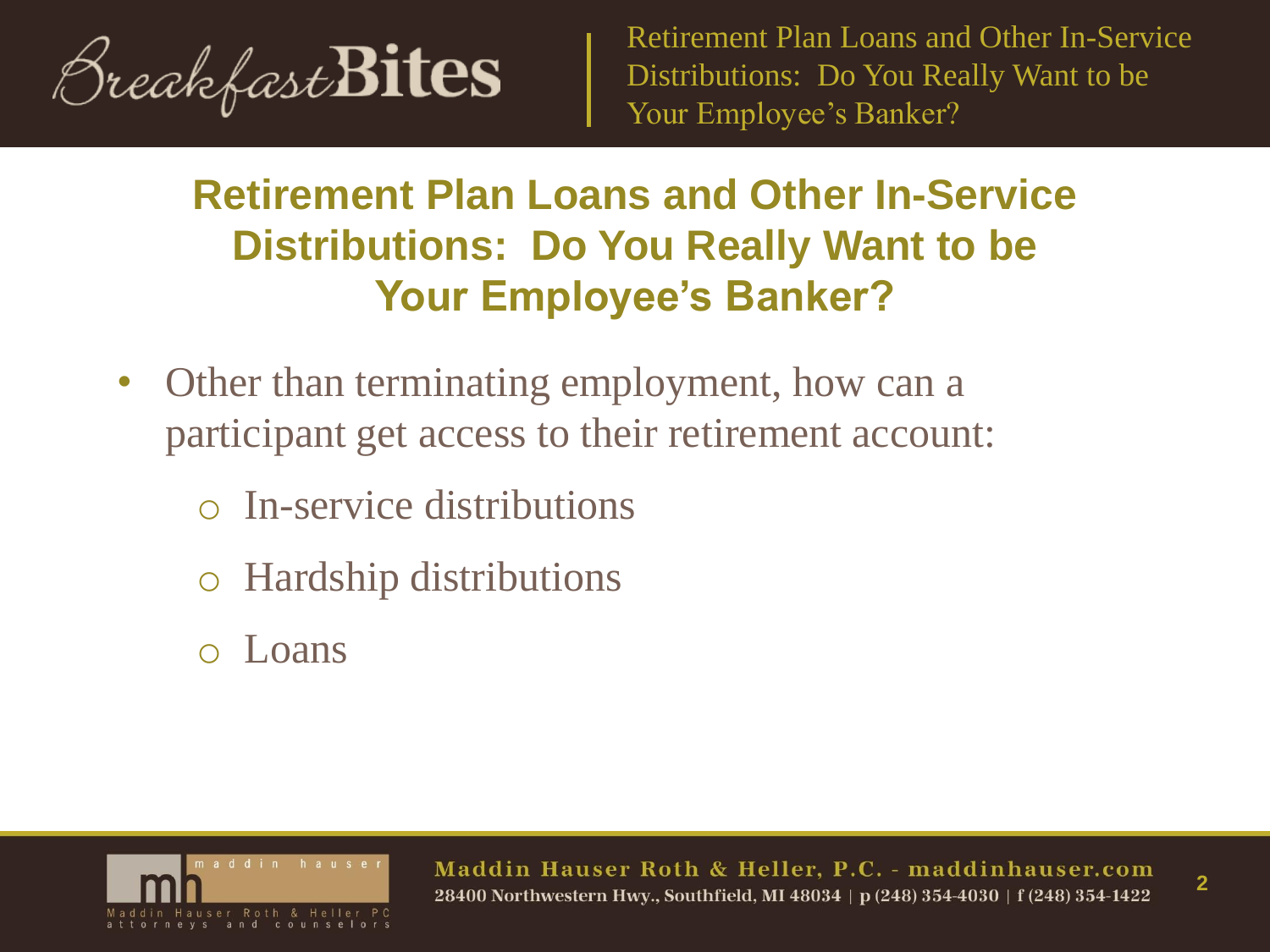

## **Retirement Plan Loans and Other In-Service Distributions: Do You Really Want to be Your Employee's Banker?**

- What is an in-service distribution?
	- o It is a distribution that a participant receives from a retirement plan while still employed
	- o Distributions may be available after the participant reaches their retirement age or even before, if certain conditions are met
	- $\circ$  It is an optional feature plans need not allow them

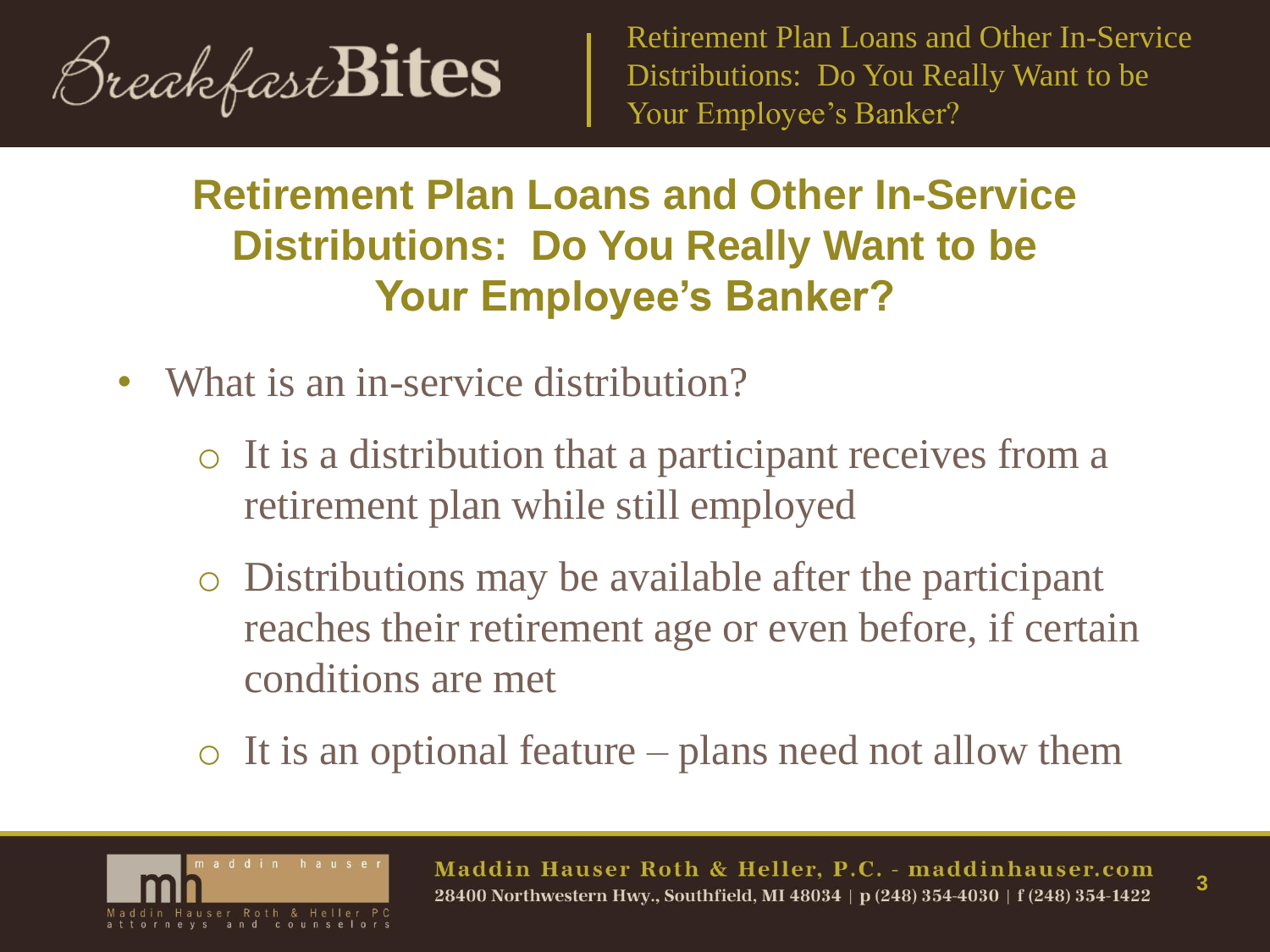

## **Retirement Plan Loans and Other In-Service Distributions: Do You Really Want to be Your Employee's Banker?**

- Can there be in-service distributions from a pension plan?
	- o Generally not allowed because they are inconsistent with the purpose of the plan – providing retirement benefits
	- o The IRS will allow in-service distributions if the participant has attained age 62

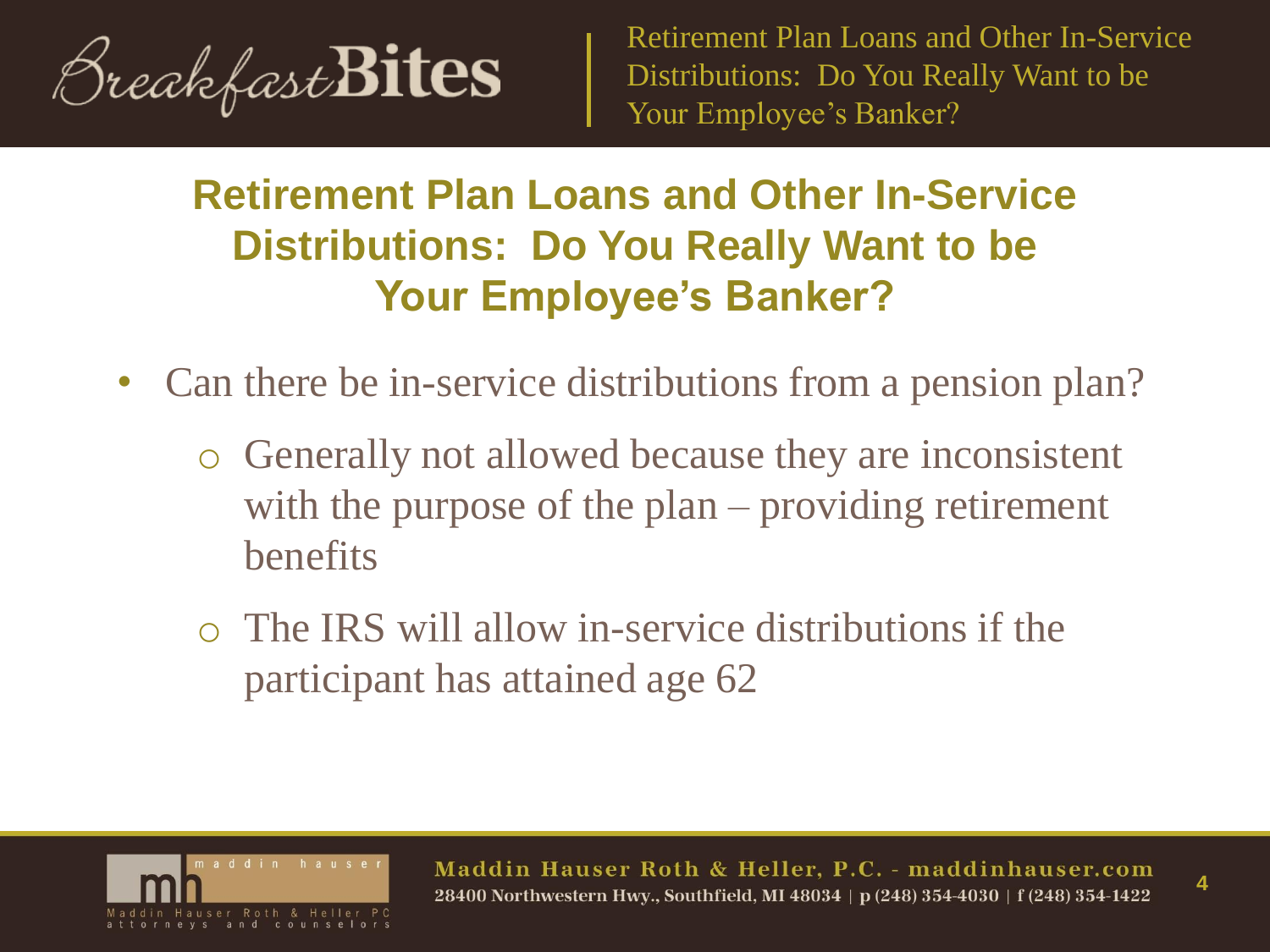

## **Retirement Plan Loans and Other In-Service Distributions: Do You Really Want to be Your Employee's Banker?**

- Can there be in-service distributions from a profit sharing plan or the employer contribution component of a 401(k) plan?
	- o With regard to employer contributions in-service distributions are permitted if the participant meets the specified conditions

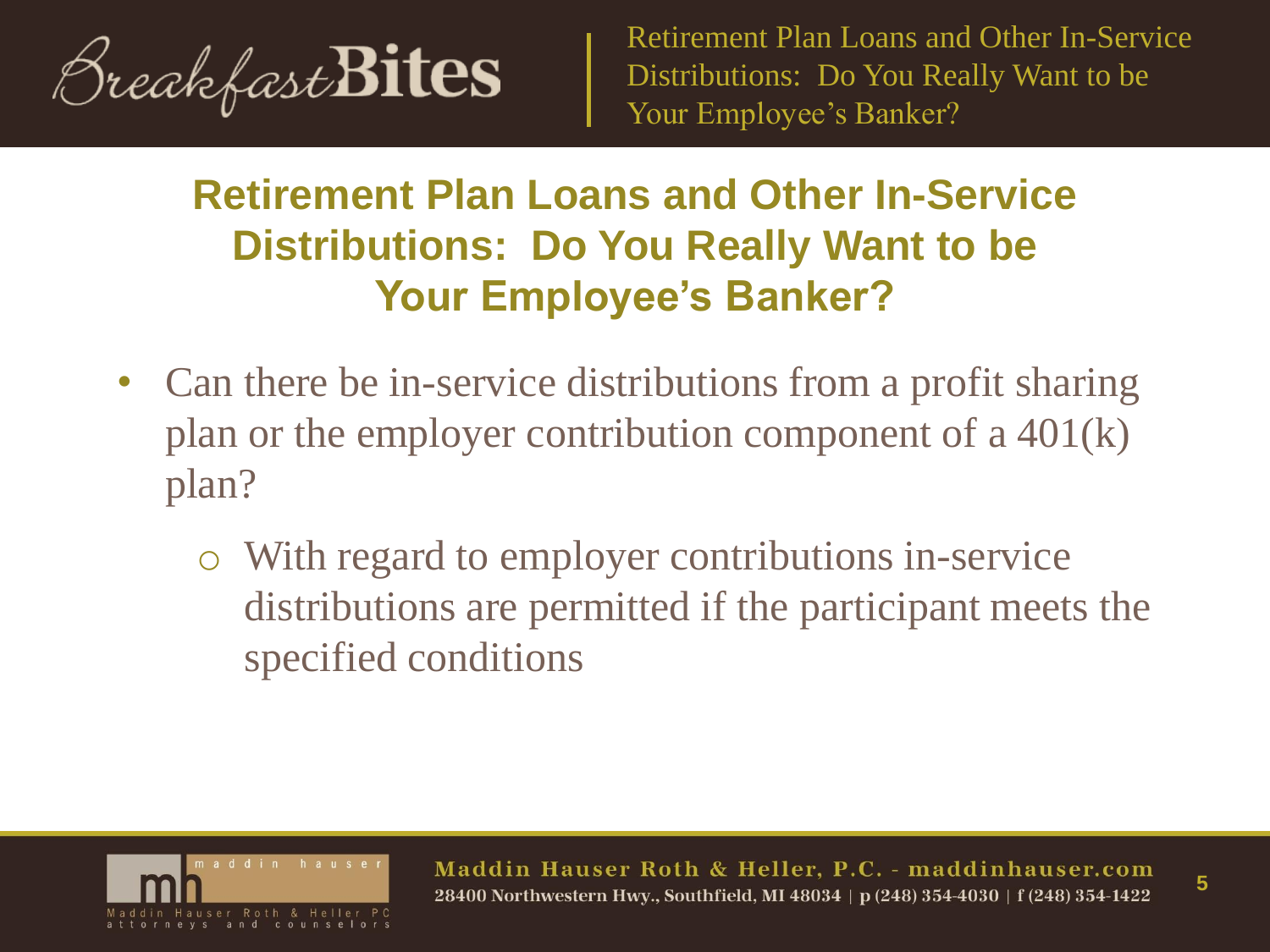

## **Retirement Plan Loans and Other In-Service Distributions: Do You Really Want to be Your Employee's Banker?**

- o The plan can not merely allow participants the right to request distributions at any time
- o Employers must balance the purpose the plan was established for against facilitating participant needs/desires



Maddin Hauser Roth & Heller, P.C. - maddinhauser.com 28400 Northwestern Hwy., Southfield, MI 48034 | p (248) 354-4030 | f (248) 354-1422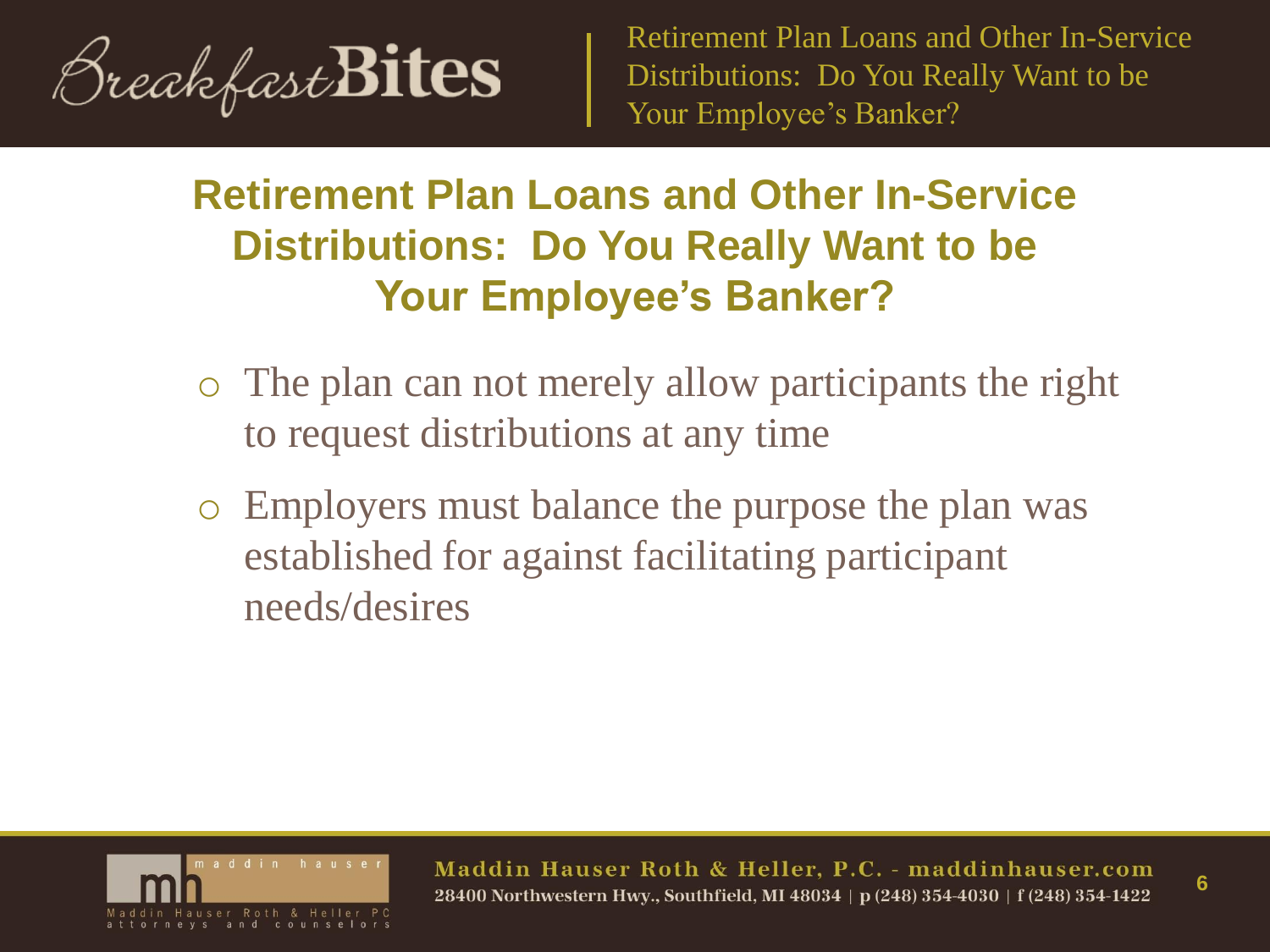

## **Retirement Plan Loans and Other In-Service Distributions: Do You Really Want to be Your Employee's Banker?**

- What are the common conditions established for inservice distributions?
	- o Attaining normal retirement age, but continuing to work
	- o Attaining a specified age (before the normal retirement age) – i.e. age 59  $\frac{1}{2}$

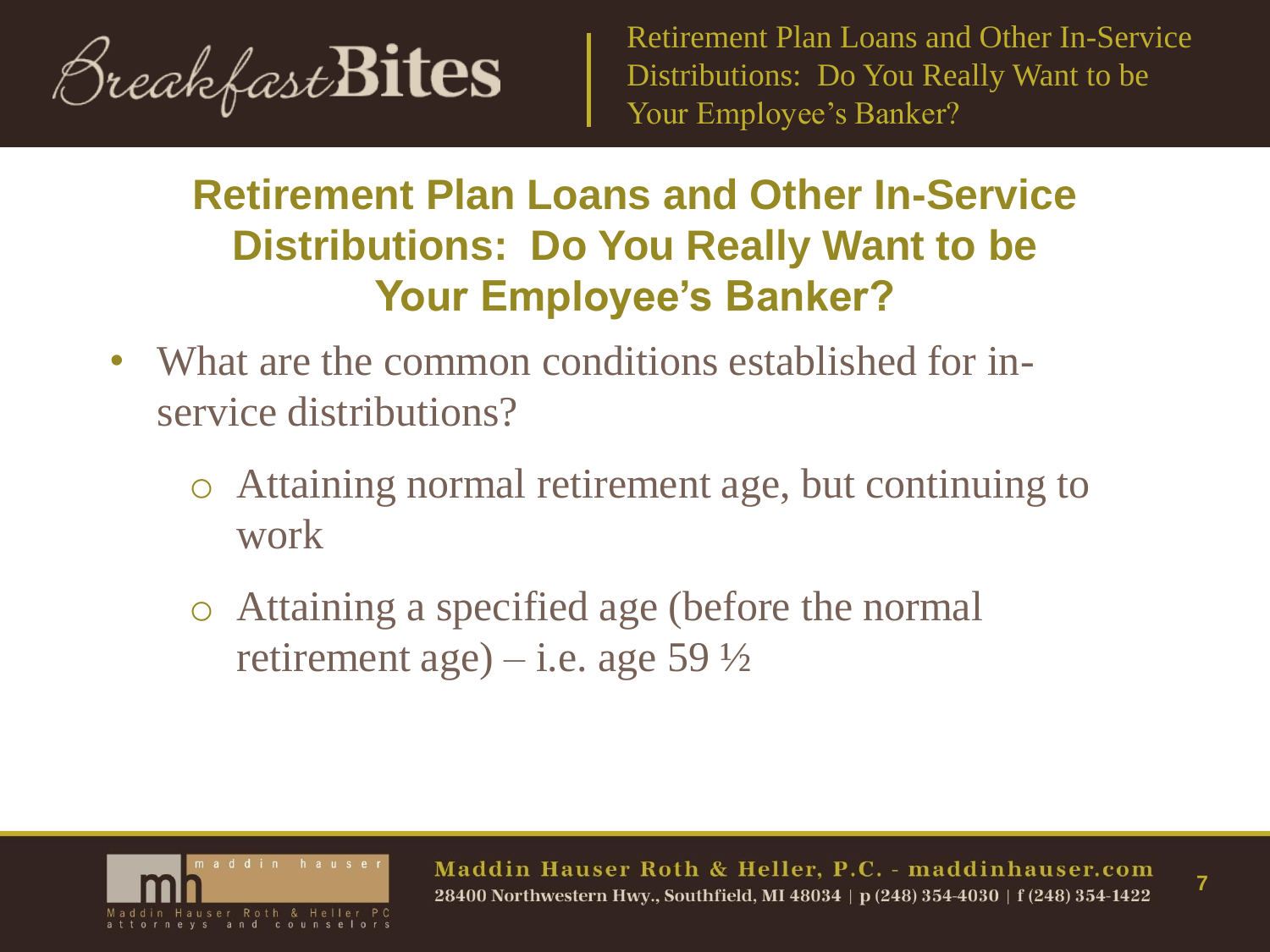

- o The participant encountering a situation that meets the 401(k) hardship distribution rules
- o The participant encountering an "emergency" much lower standard than a hardship
- o Other conditions such as completing "X number of years of participation" or "amounts that have been in the plan for at least Y number of years"

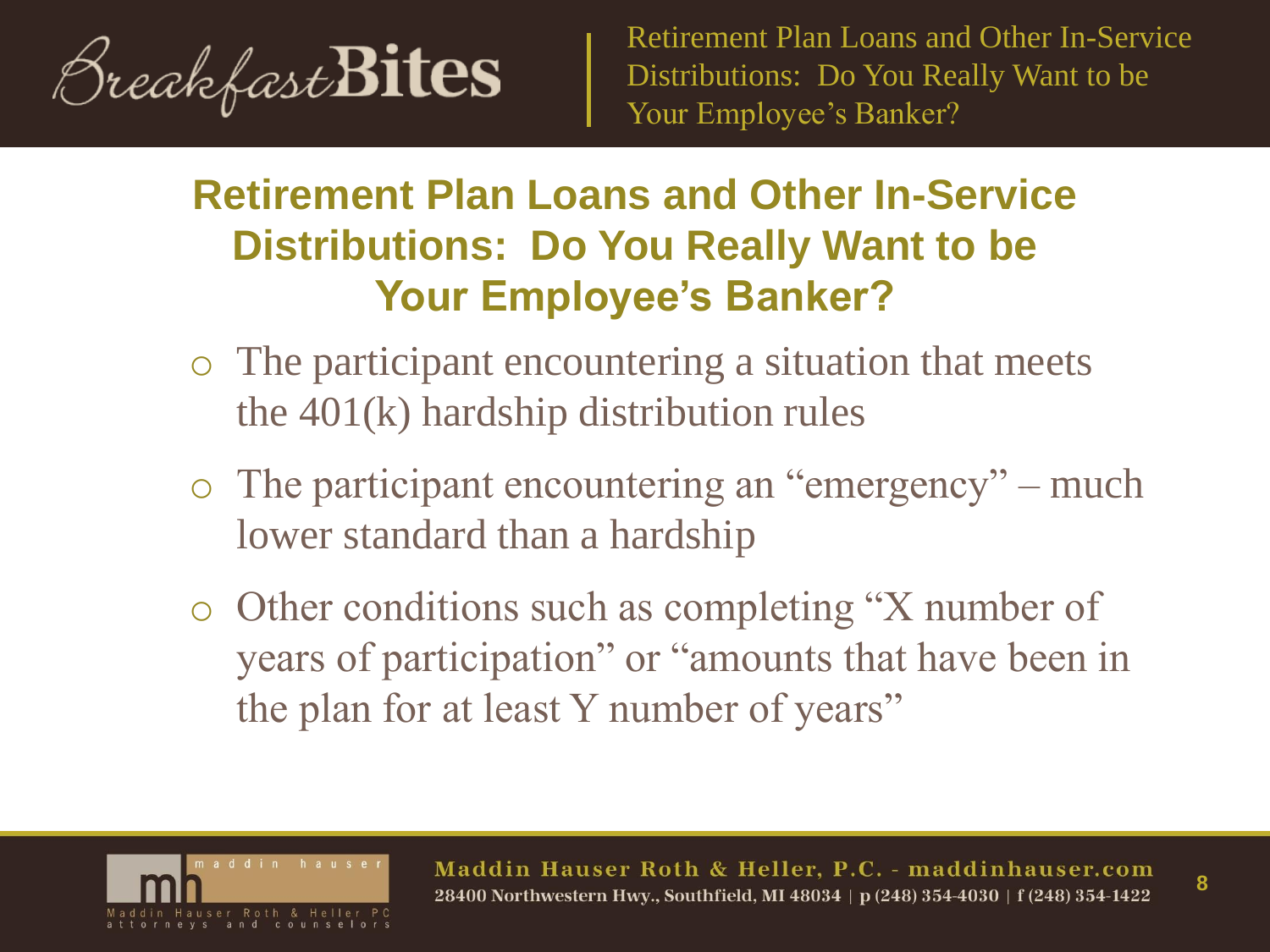

## **Retirement Plan Loans and Other In-Service Distributions: Do You Really Want to be Your Employee's Banker?**

- Other considerations for in-service distributions
	- o Amounts can be rolled to other plans or IRAs may give the participant other investment options
	- o Amounts not rolled are taxed, subject to withholding and possible penalties
	- o If partial in-service distributions are allowed, there will be likely be limits on their frequency



Maddin Hauser Roth & Heller, P.C. - maddinhauser.com 28400 Northwestern Hwy., Southfield, MI 48034 | p (248) 354-4030 | f (248) 354-1422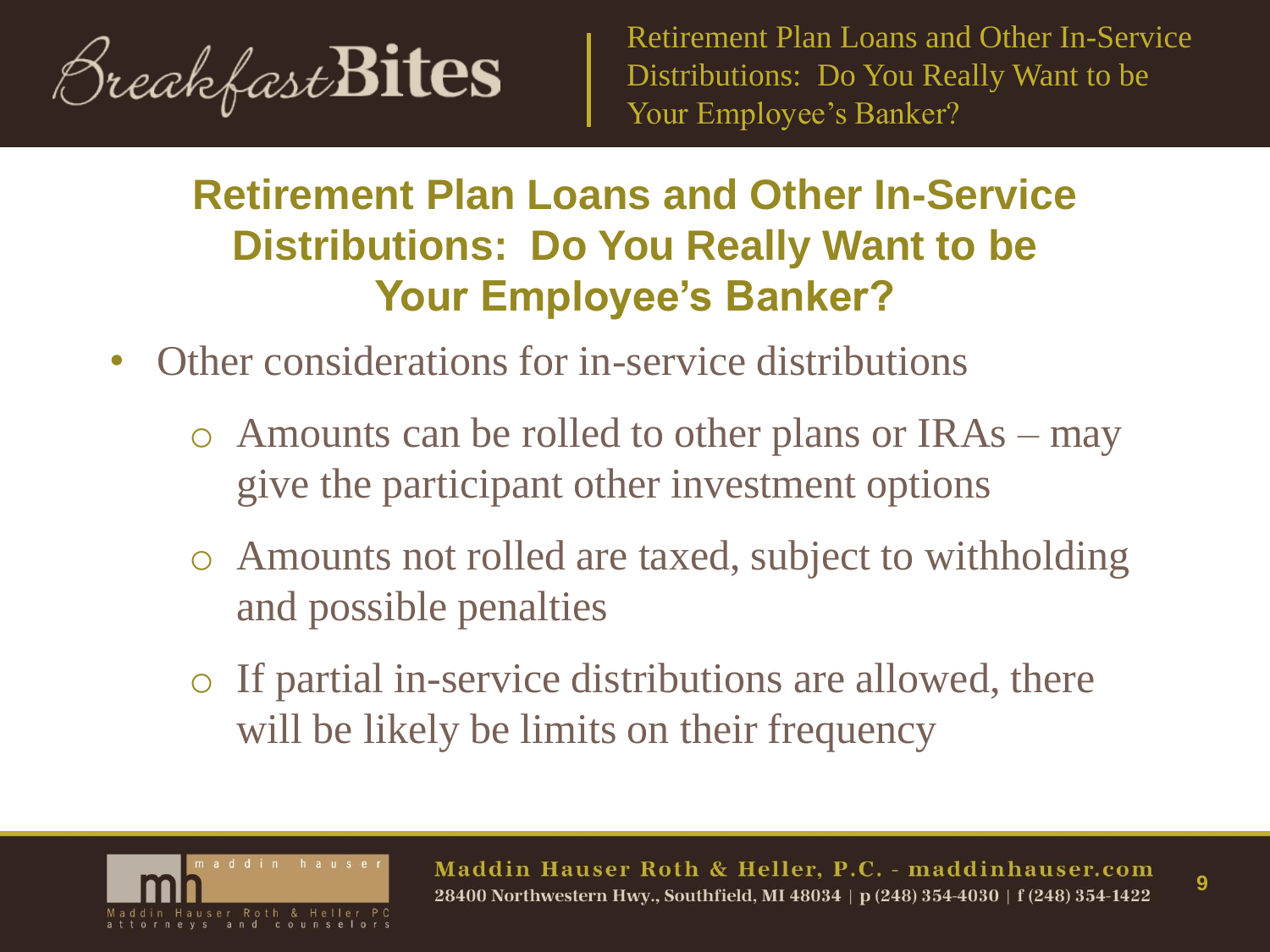

- What's so important about 401(k) plan hardship distributions?
	- o Generally there is an absolute prohibition against inservice distributions of employee deferrals in a  $401(k)$  plan prior to age 59  $\frac{1}{2}$
	- o The limited exception to this general rule is for "Hardship Distributions"

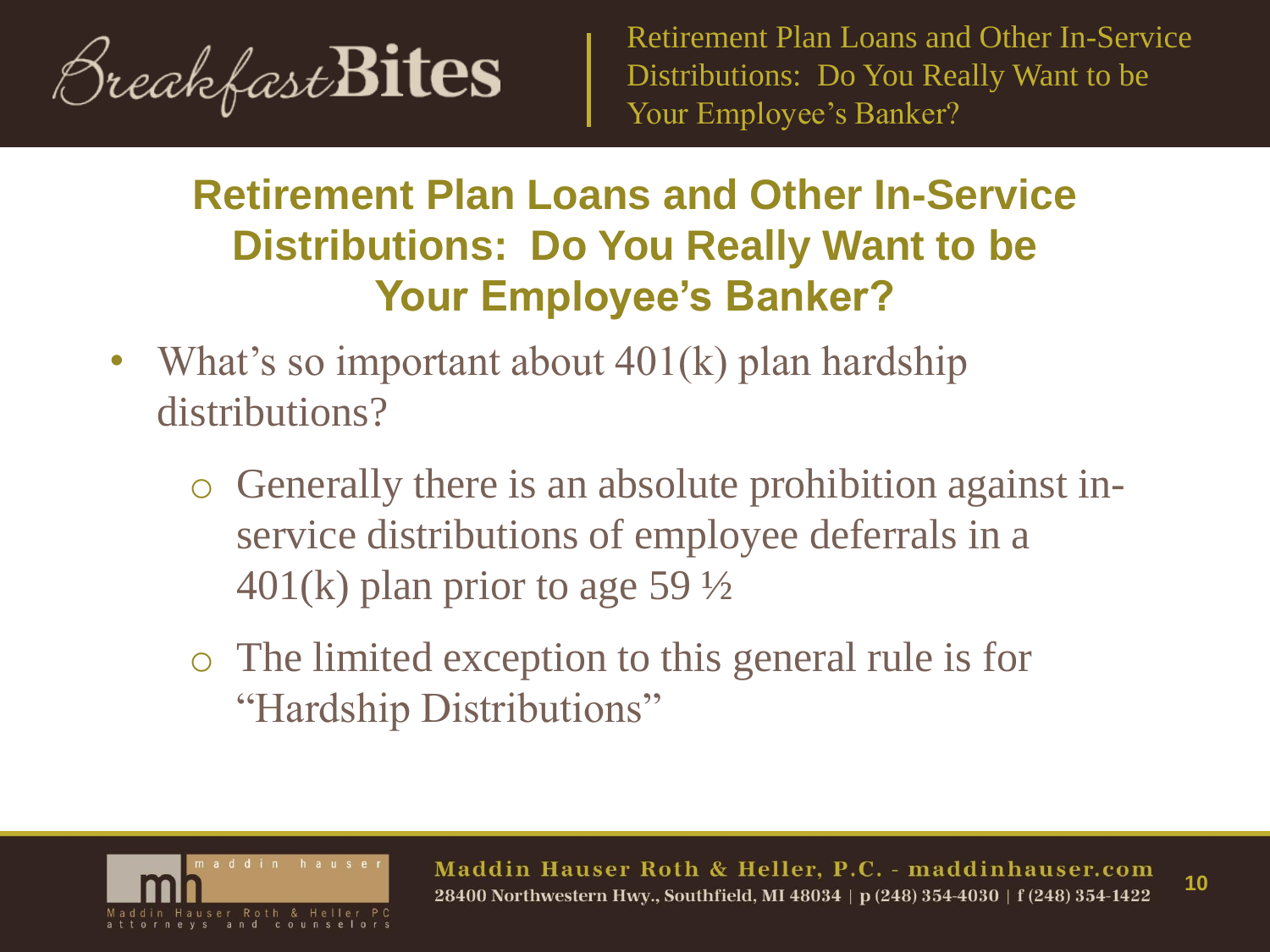

## **Retirement Plan Loans and Other In-Service Distributions: Do You Really Want to be Your Employee's Banker?**

- o This is a "big casino" issue if an employer does not administer the hardship distribution rules properly the plan can lose its tax qualified status
- $\circ$  This is an optional provision although most 401(k) plans offer them



Maddin Hauser Roth & Heller, P.C. - maddinhauser.com **11**28400 Northwestern Hwy., Southfield, MI 48034 | p (248) 354-4030 | f (248) 354-1422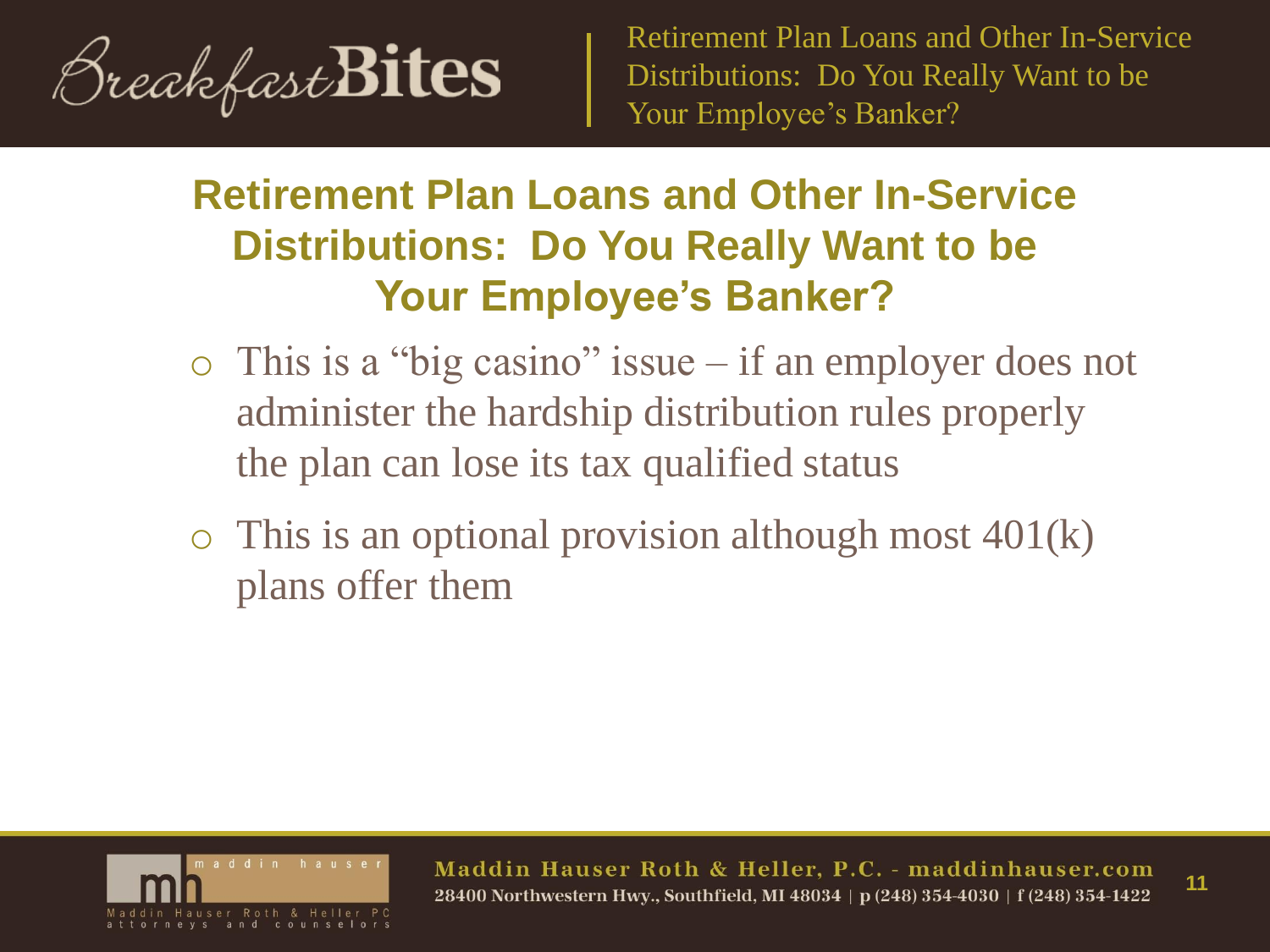

- What are the requirements to qualify for a hardship distribution
	- o The distribution must be for a participant's "immediate and heavy financial need"
	- o The amount distributed may not exceed the amount needed to satisfy the hardship

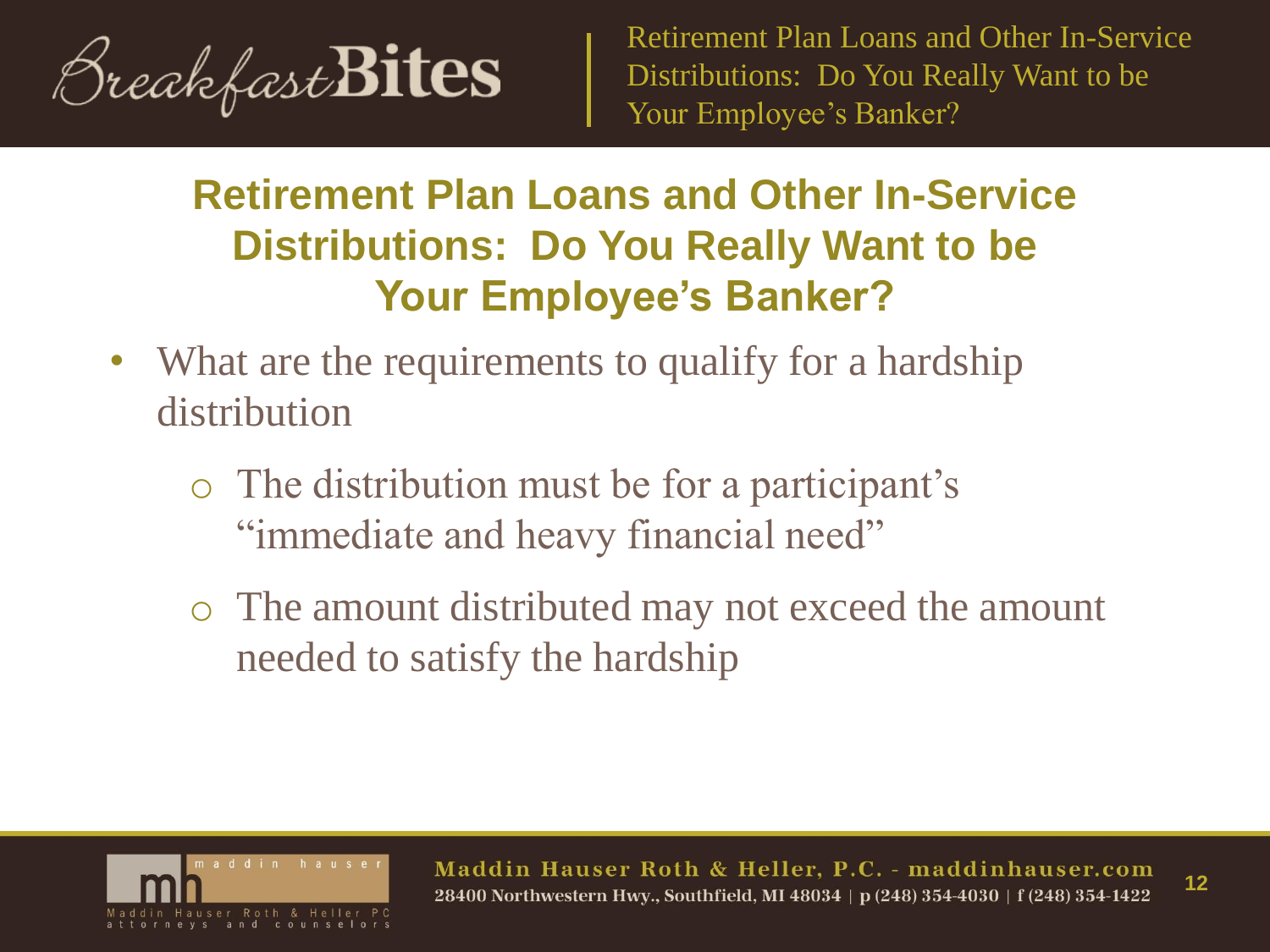

## **Retirement Plan Loans and Other In-Service Distributions: Do You Really Want to be Your Employee's Banker?**

- o All other sources must be exhausted before a hardship distribution may be made
- o The employer must maintain the necessary documentation



Maddin Hauser Roth & Heller, P.C. - maddinhauser.com **13**28400 Northwestern Hwv., Southfield, MI 48034 | p (248) 354-4030 | f (248) 354-1422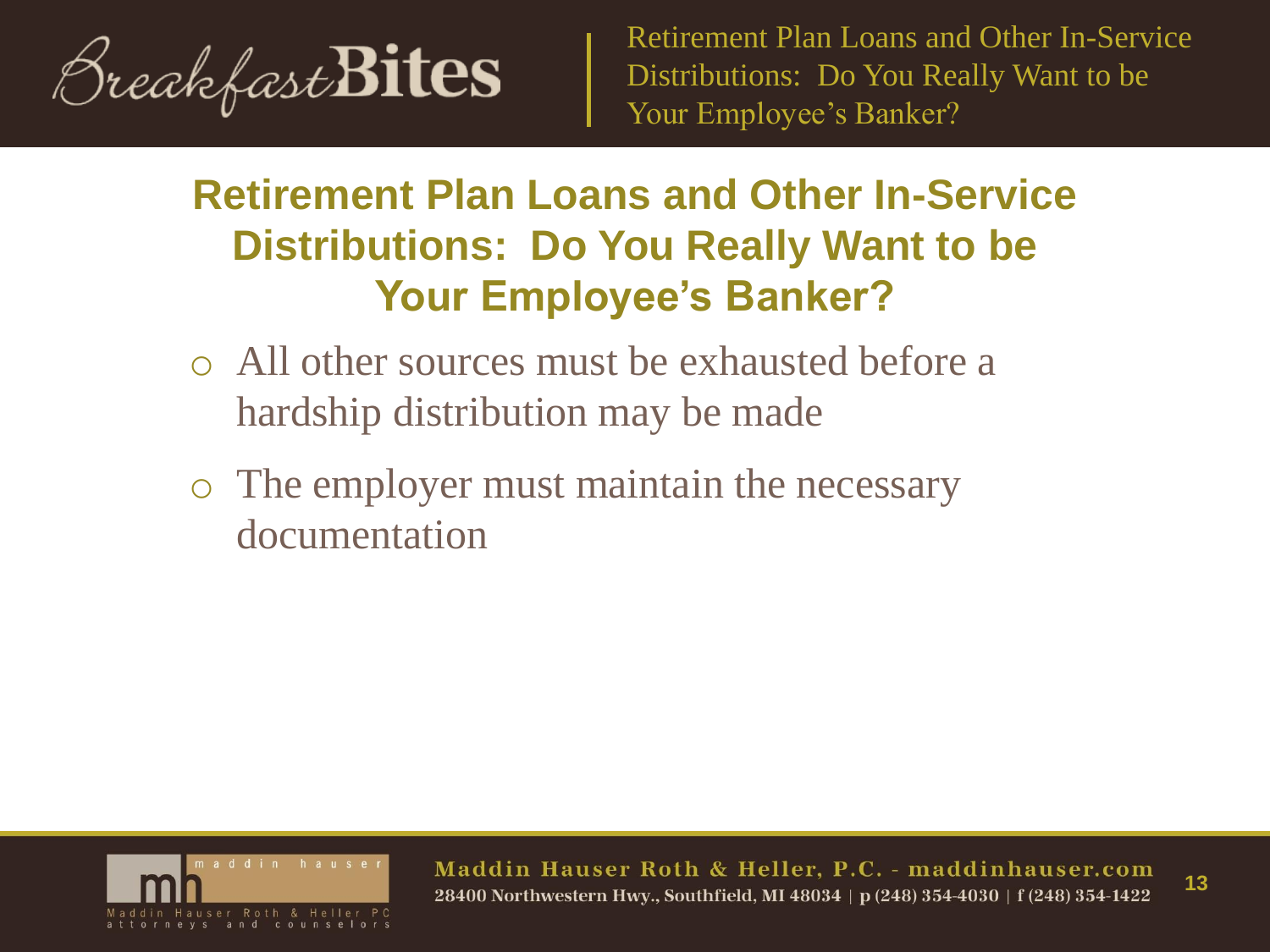

- What are the situations/events that must exist to qualify as an "immediate and heavy financial need"
	- o Unreimbursed medical expenses deductible under Internal Revenue Code Section 213(d) for the participant or the participant's spouse, dependents, or beneficiaries
	- o The purchase of a principal residence

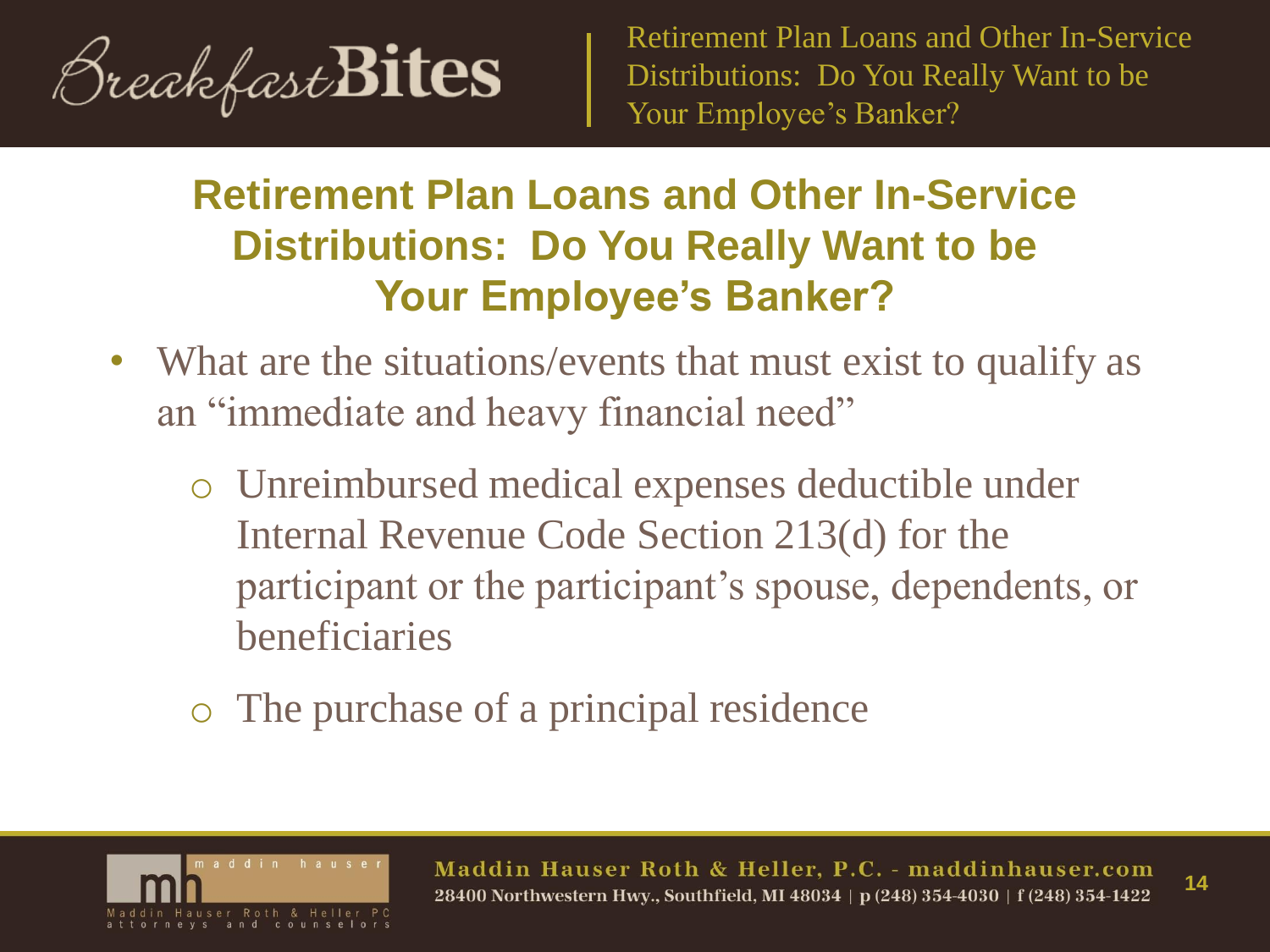

- o Tuition and related educational fees and room and board expenses for up to the next 12 months of postsecondary education for the participant or the participant's spouse, children, dependents, or beneficiaries
- o To prevent eviction from or foreclosure on the principal residence

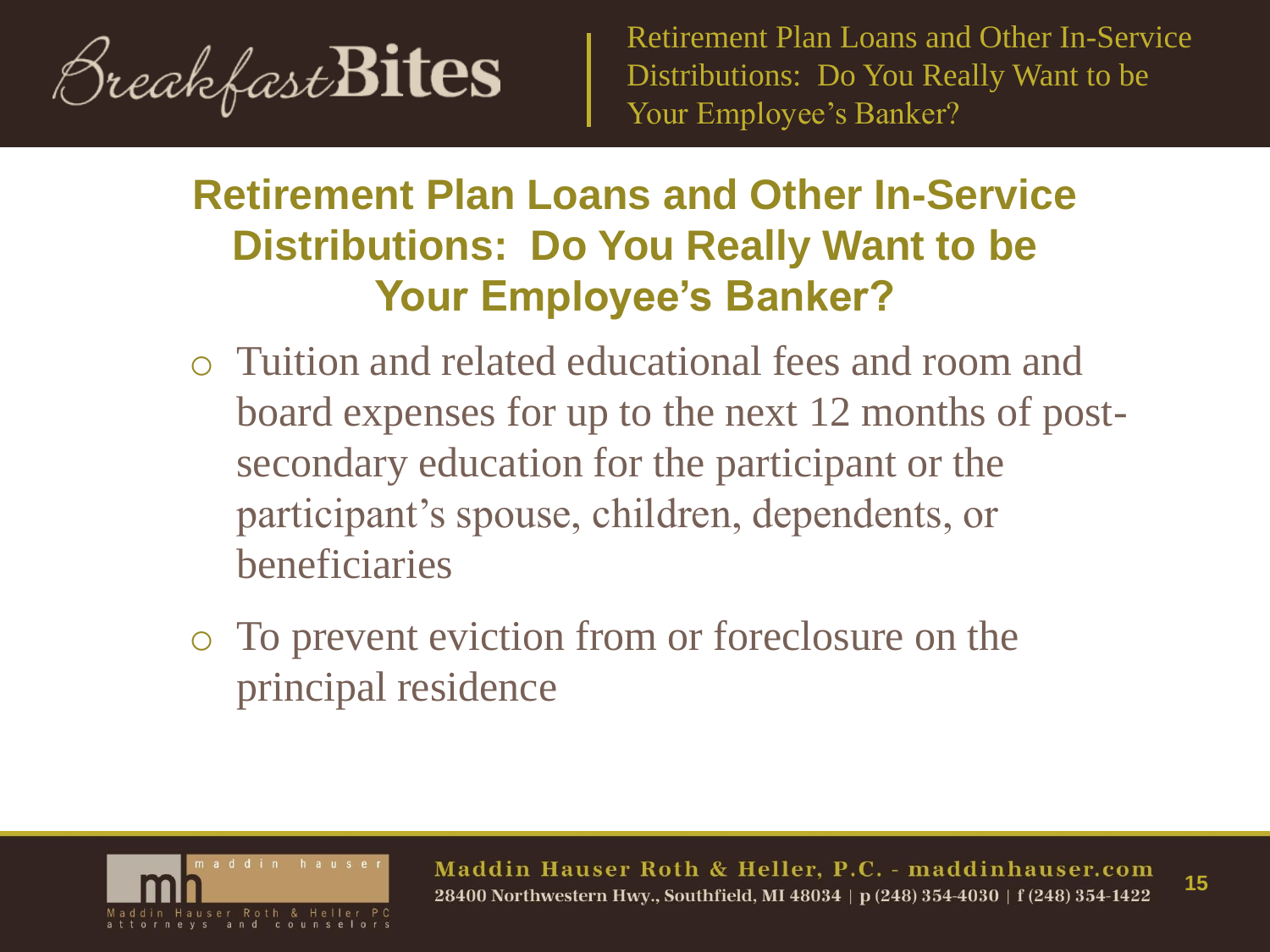

## **Retirement Plan Loans and Other In-Service Distributions: Do You Really Want to be Your Employee's Banker?**

- o Funeral expenses for the participant or the participant's spouse, dependents or beneficiaries
- o Expenses for the repair of a principal residence due to hurricane, flood, and other casualty deduction reasons



Maddin Hauser Roth & Heller, P.C. - maddinhauser.com **16**28400 Northwestern Hwv., Southfield, MI 48034 | p (248) 354-4030 | f (248) 354-1422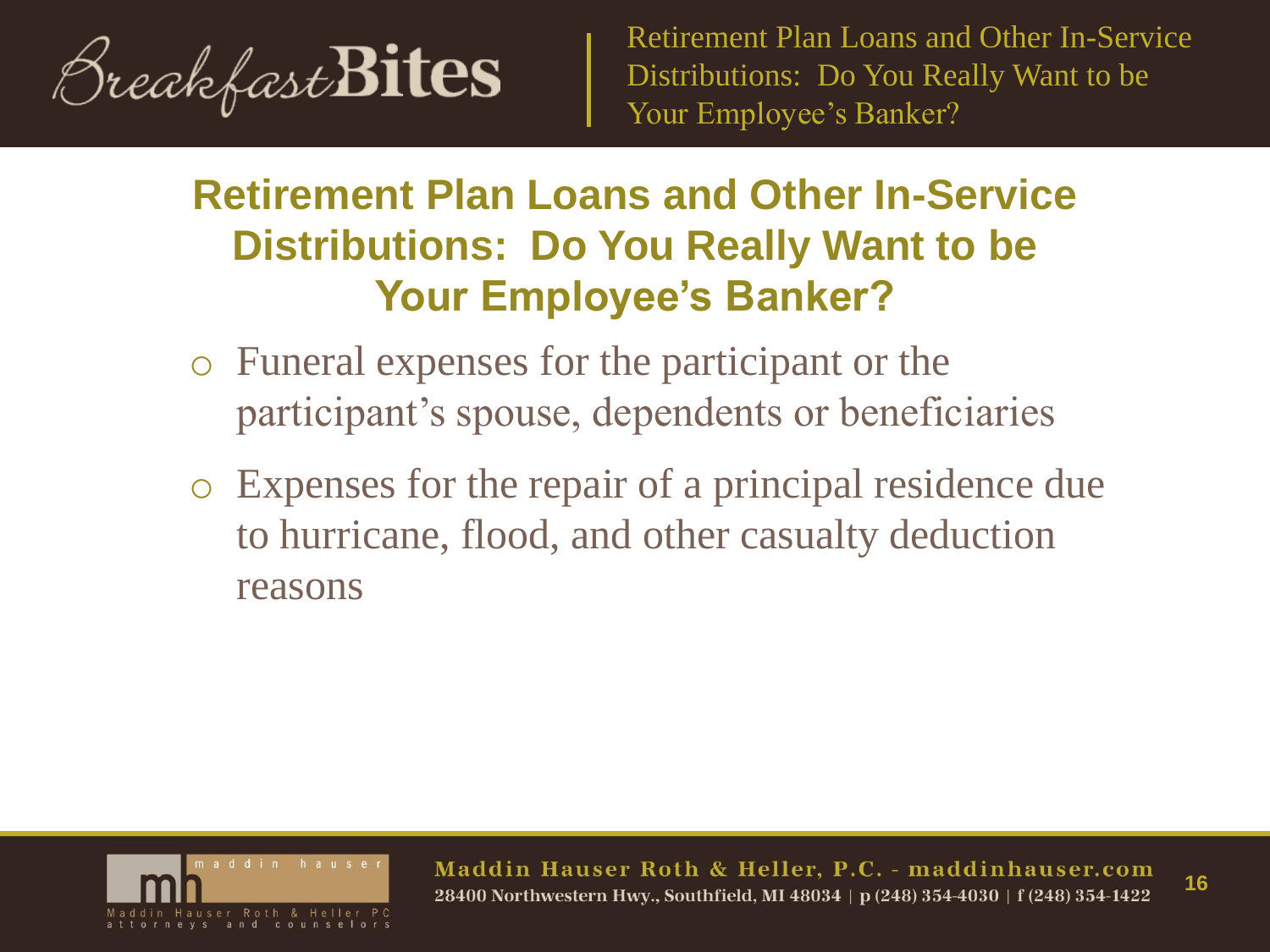

- Amount that may be distributed for a hardship distribution
	- o Limited to employee deferrals, but not the earnings on those employee deferrals
	- o The hardship distribution may also include the taxes and penalties (if applicable) on the distribution

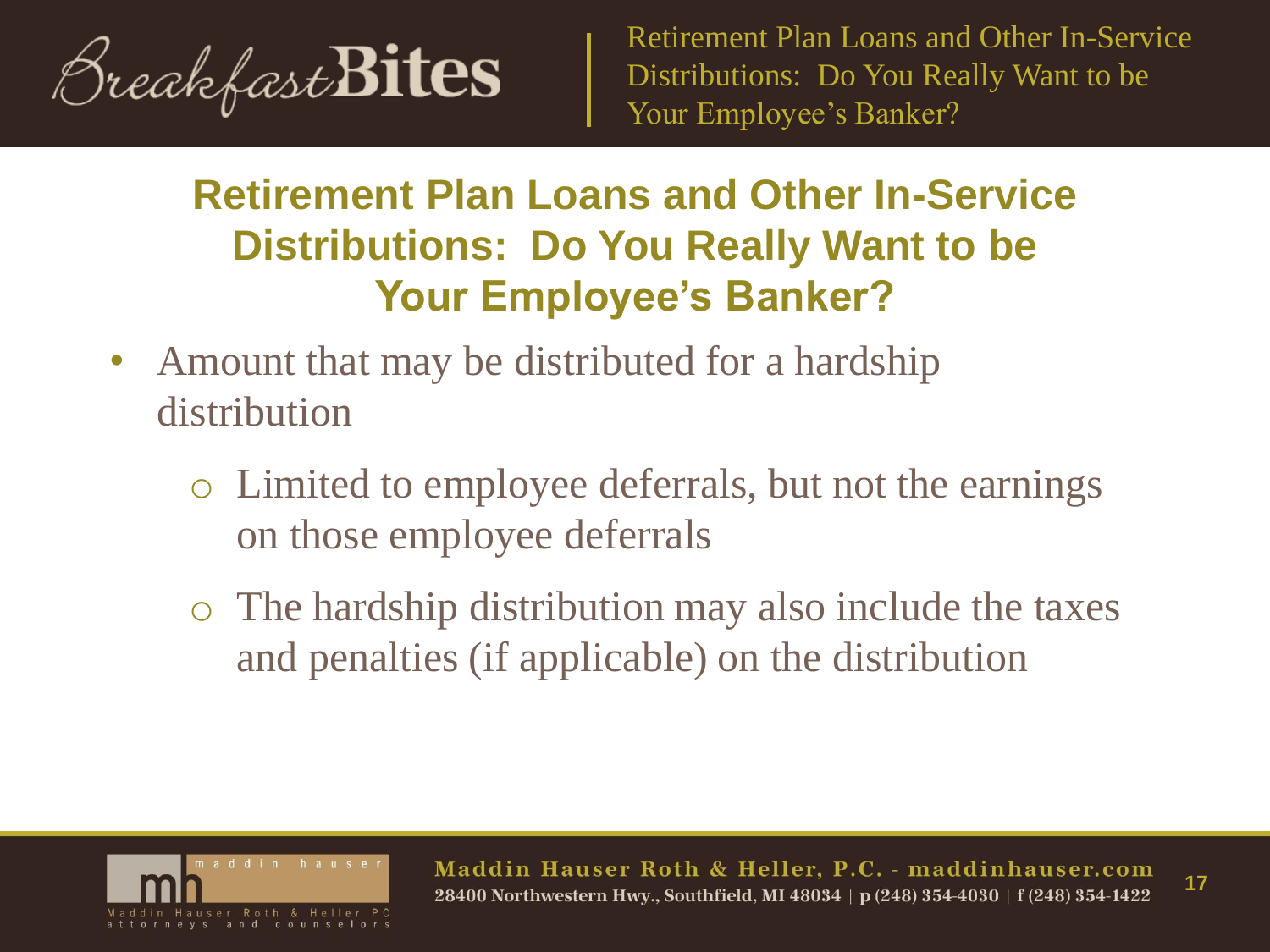

- What other sources must be exhausted before a hardship distribution is available
	- o Insurance or other methods of reimbursement
	- o Personal savings
	- o Plan loans (unless it prevents a third party loan or the take home pay would be lowered too much
	- $\circ$  Other in-service distributions available under the 401(k) plan or other plans

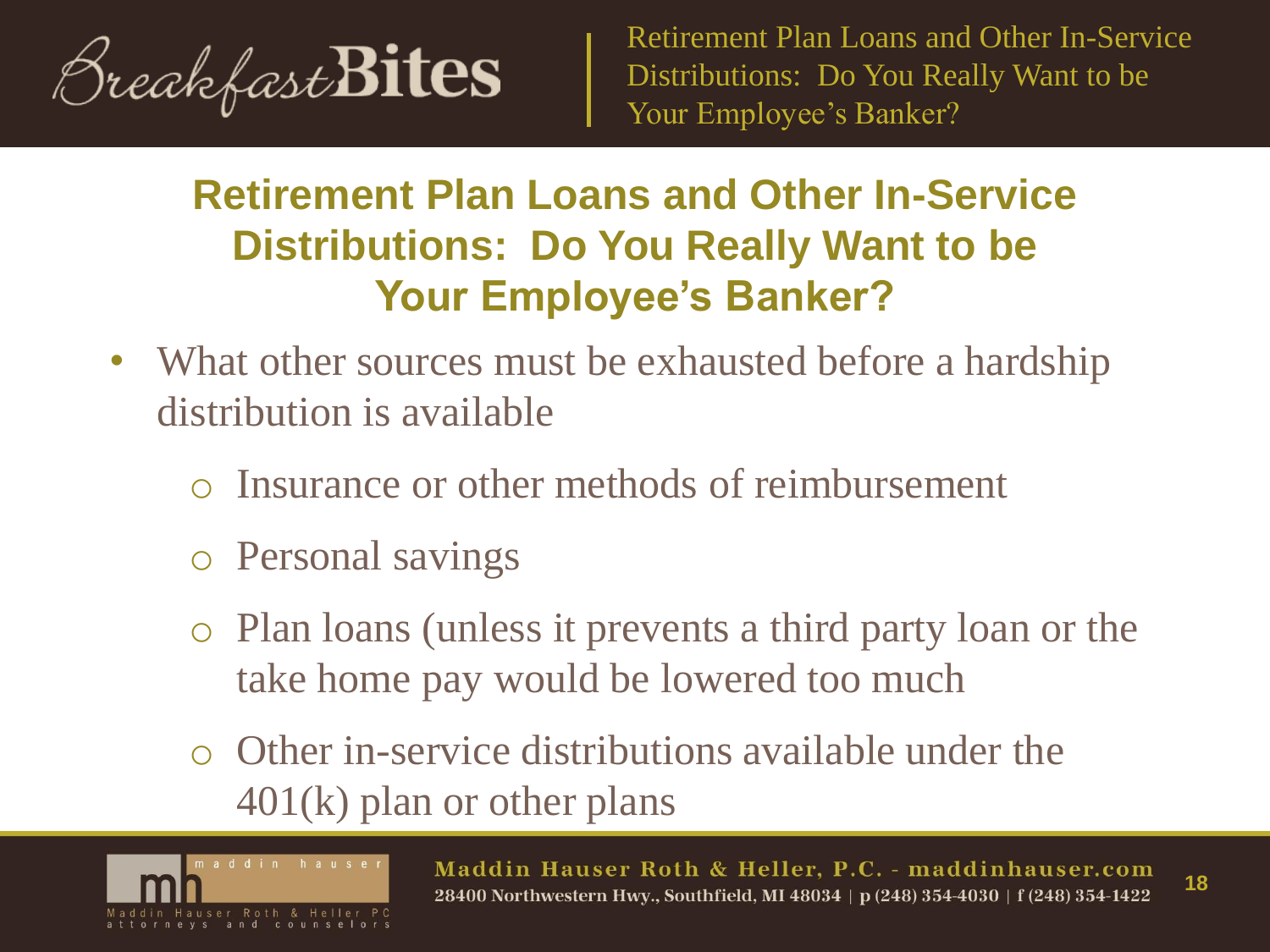

## **Retirement Plan Loans and Other In-Service Distributions: Do You Really Want to be Your Employee's Banker?**

- What has been the IRS' position regarding the documentation that is needed by an employer for a hardship distribution
	- o Regulations have suggested that the employer must obtain the underlying legal and financial documents before the distribution is made
	- o Medical bills, tuition statements, eviction or foreclosure notices



Maddin Hauser Roth & Heller, P.C. - maddinhauser.com **19**28400 Northwestern Hwy., Southfield, MI 48034 | p (248) 354-4030 | f (248) 354-1422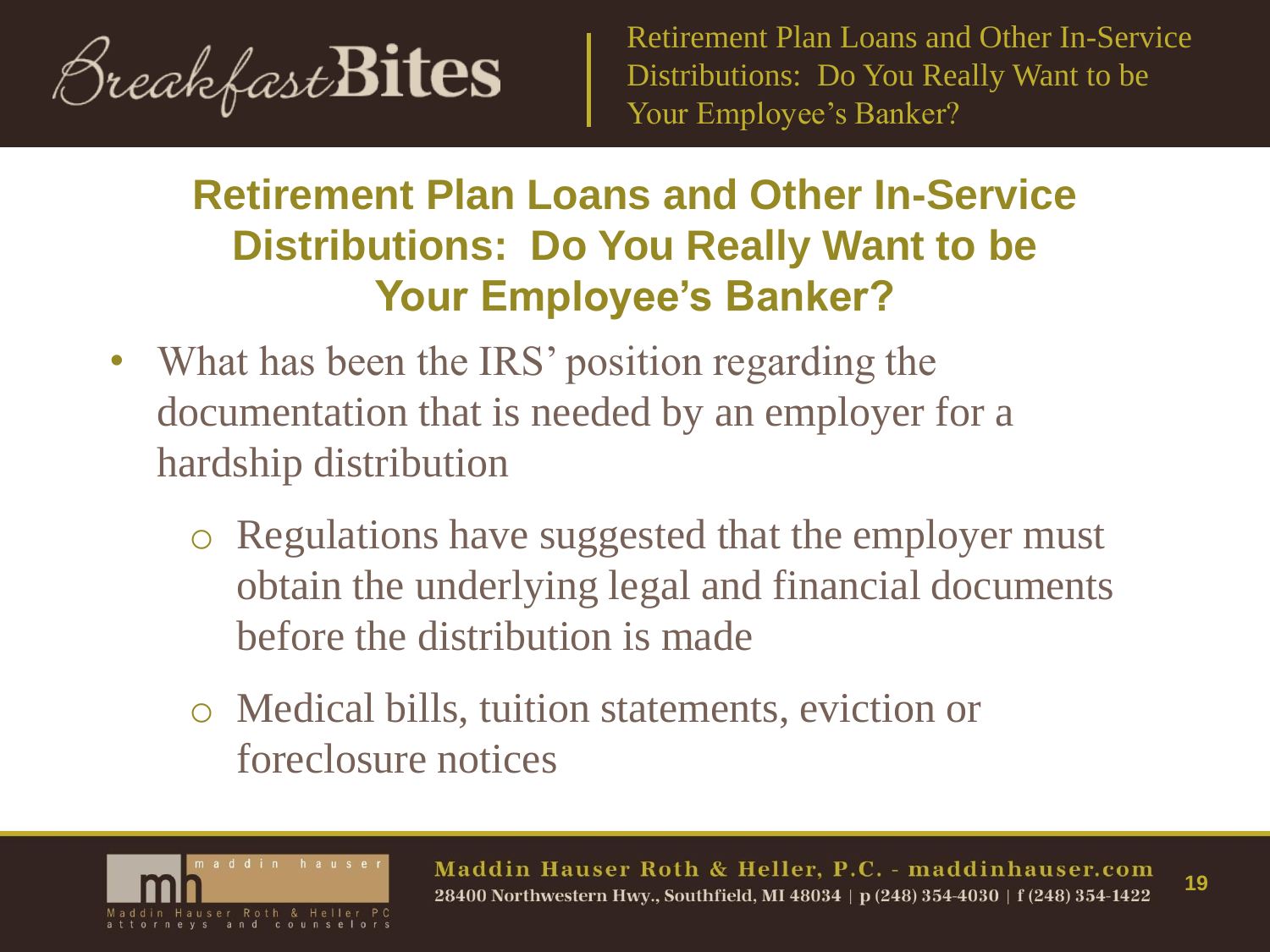

## **Retirement Plan Loans and Other In-Service Distributions: Do You Really Want to be Your Employee's Banker?**

- o Other employers have believed that a participant may simply self certify the hardship
- o Without the proper documentation the plan could lose its tax qualified status



Maddin Hauser Roth & Heller, P.C. - maddinhauser.com **20**28400 Northwestern Hwy., Southfield, MI 48034 | p (248) 354-4030 | f (248) 354-1422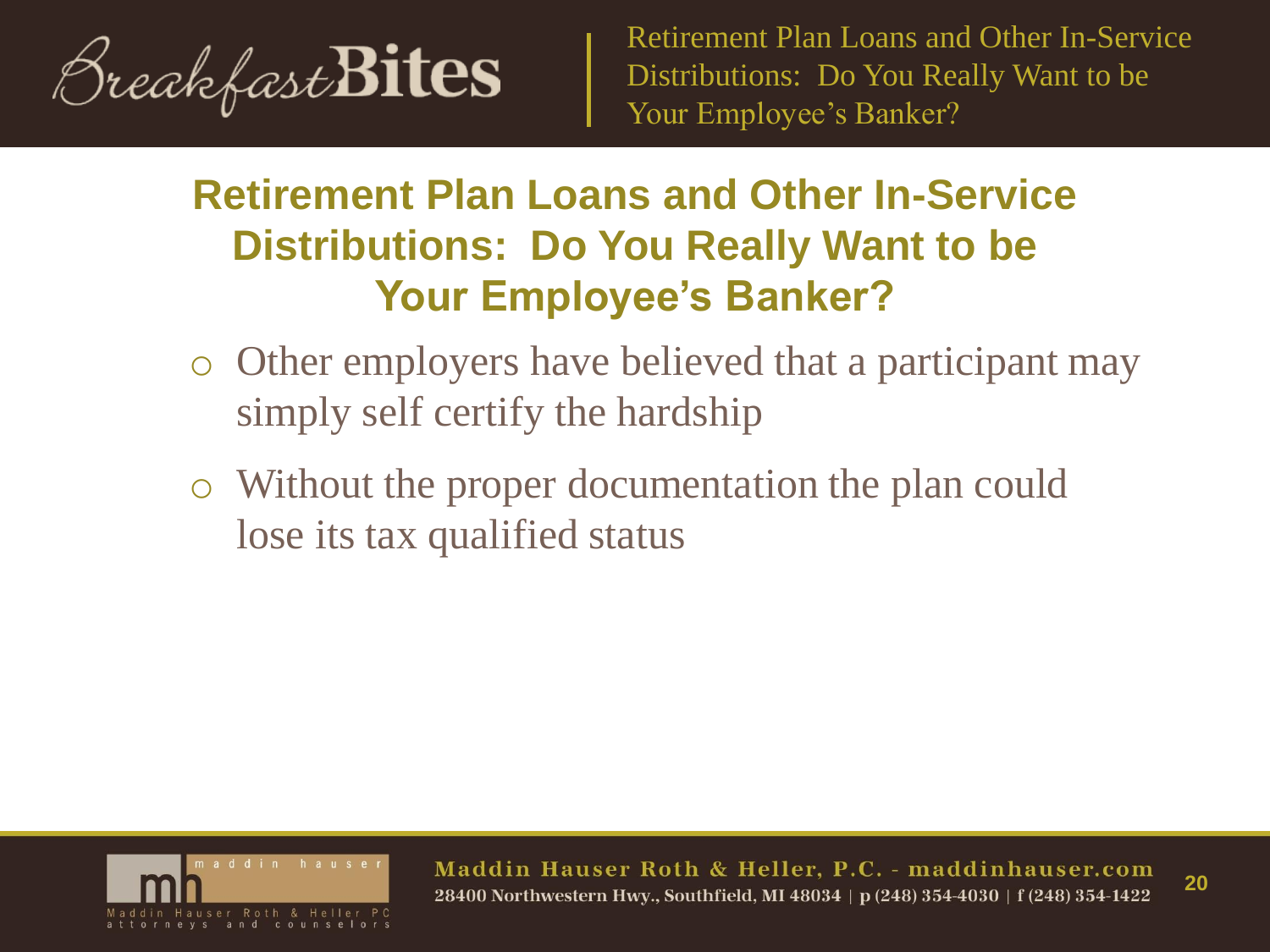

- What has the IRS done recently to help clarify what documentation is needed
	- o The IRS earlier this year issued a memorandum to its auditors confirming that self certification is acceptable if the requirements are met
	- o While the memorandum doesn't have the effect of law it should give comfort to employers and third party administrators

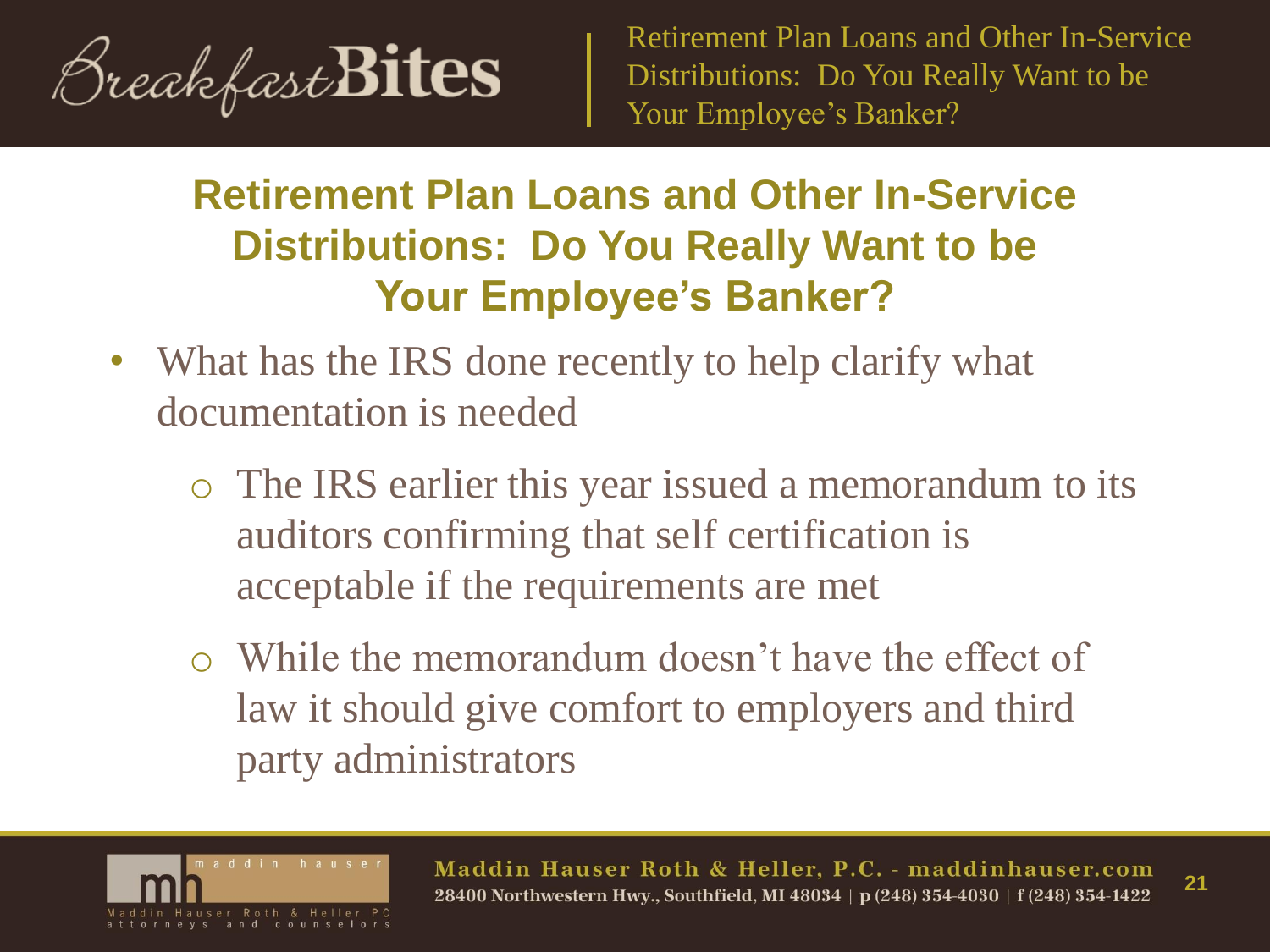

- The first requirement is for the self certification to contain certain specified information
	- o Participant's name
	- The total cost of the event causing the hardship
	- o The amount of the distribution request
	- o Certification that the information is true and correct

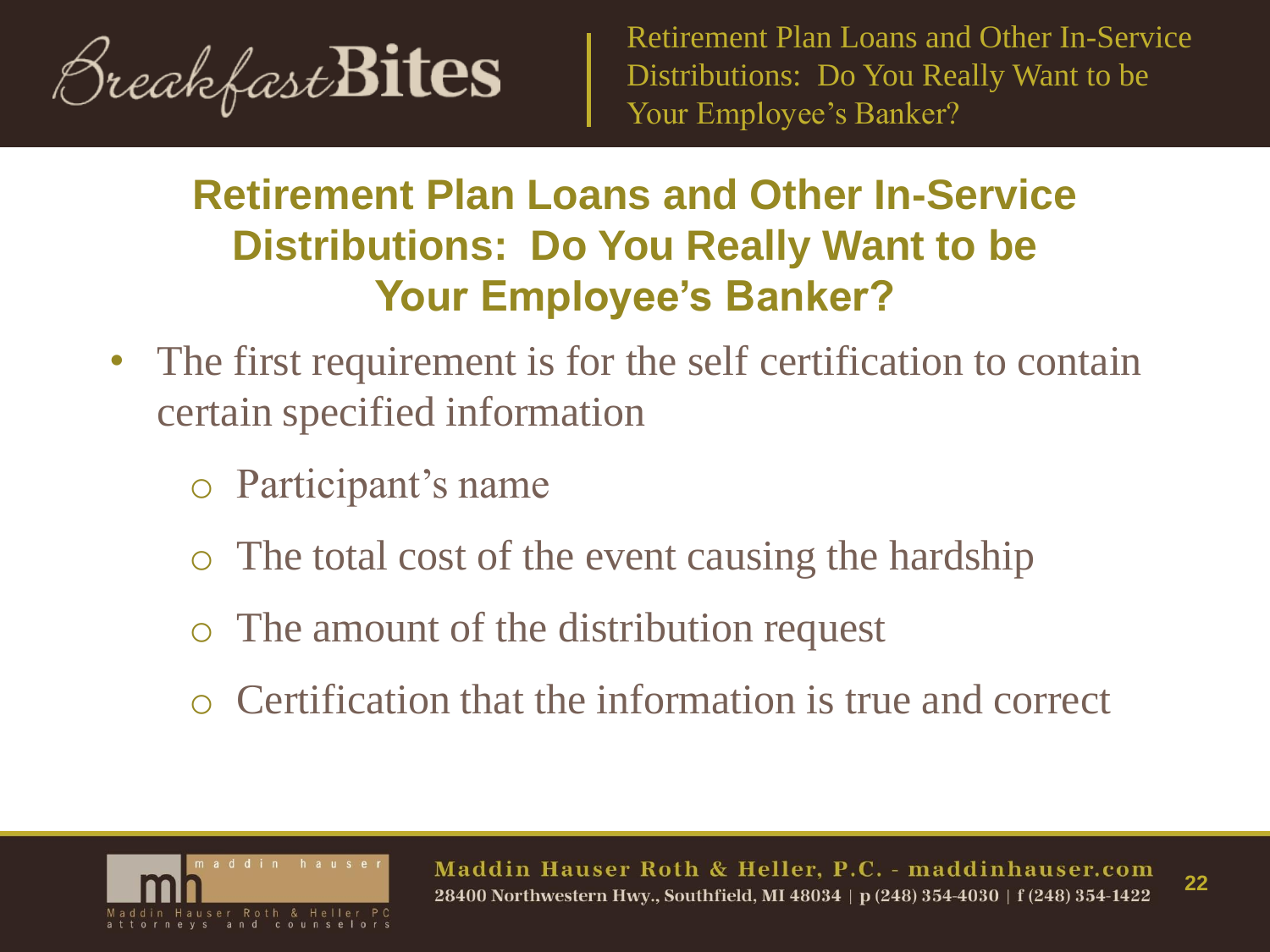

- o Certain additional information specified in the memorandum based on the type of hardship (i.e. address and purchase price for purchasing a principal residence)
- o If more than 2 hardship distributions are requested in a plan year, the employee must also explain why multiple distributions were requested

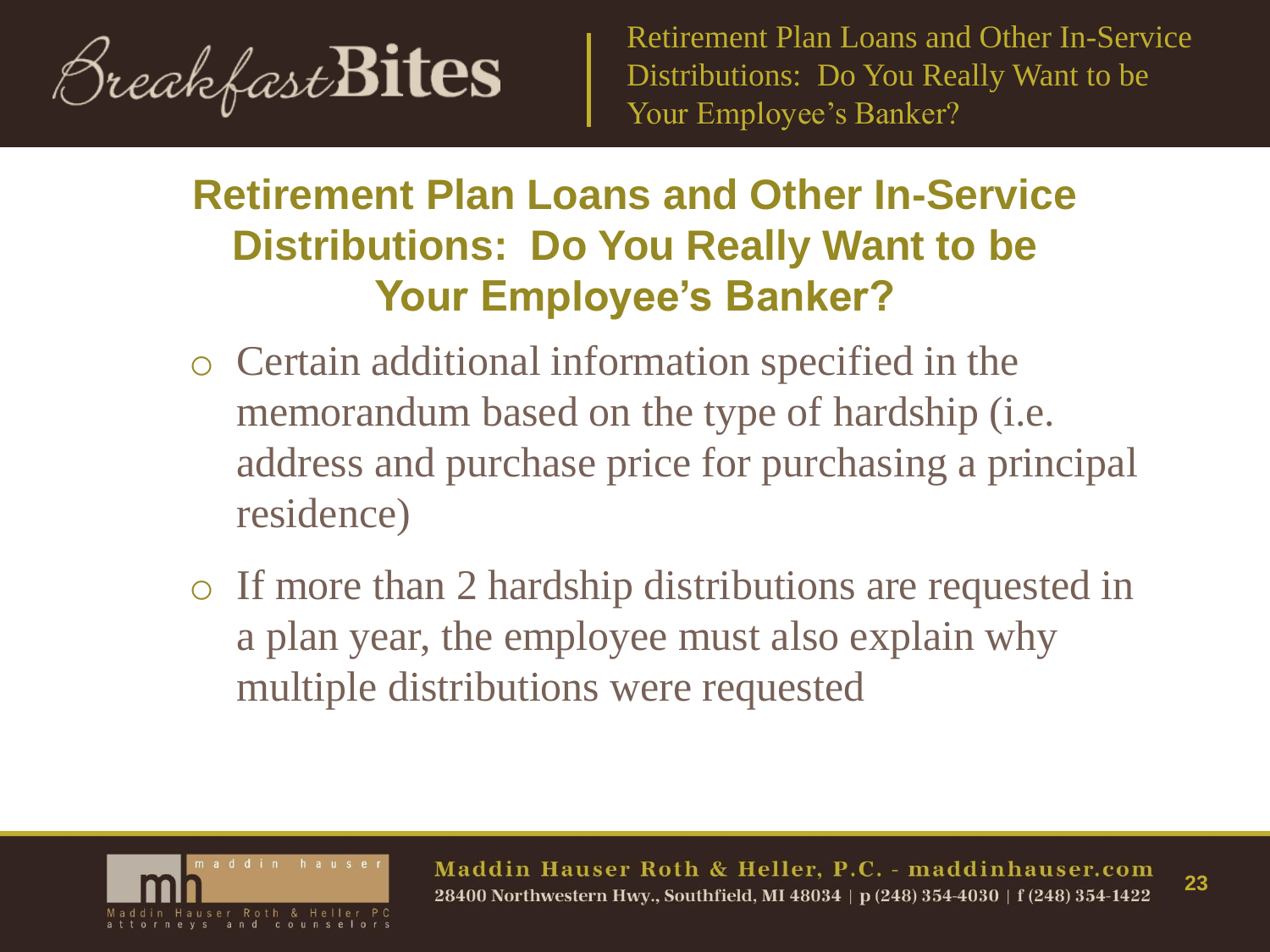

- Note that if the auditor determines that the summary is inadequate they may still request the underlying documents
	- o Participants are required to maintain the underlying documents
	- o Participants must provide them to the employer or TPA on request

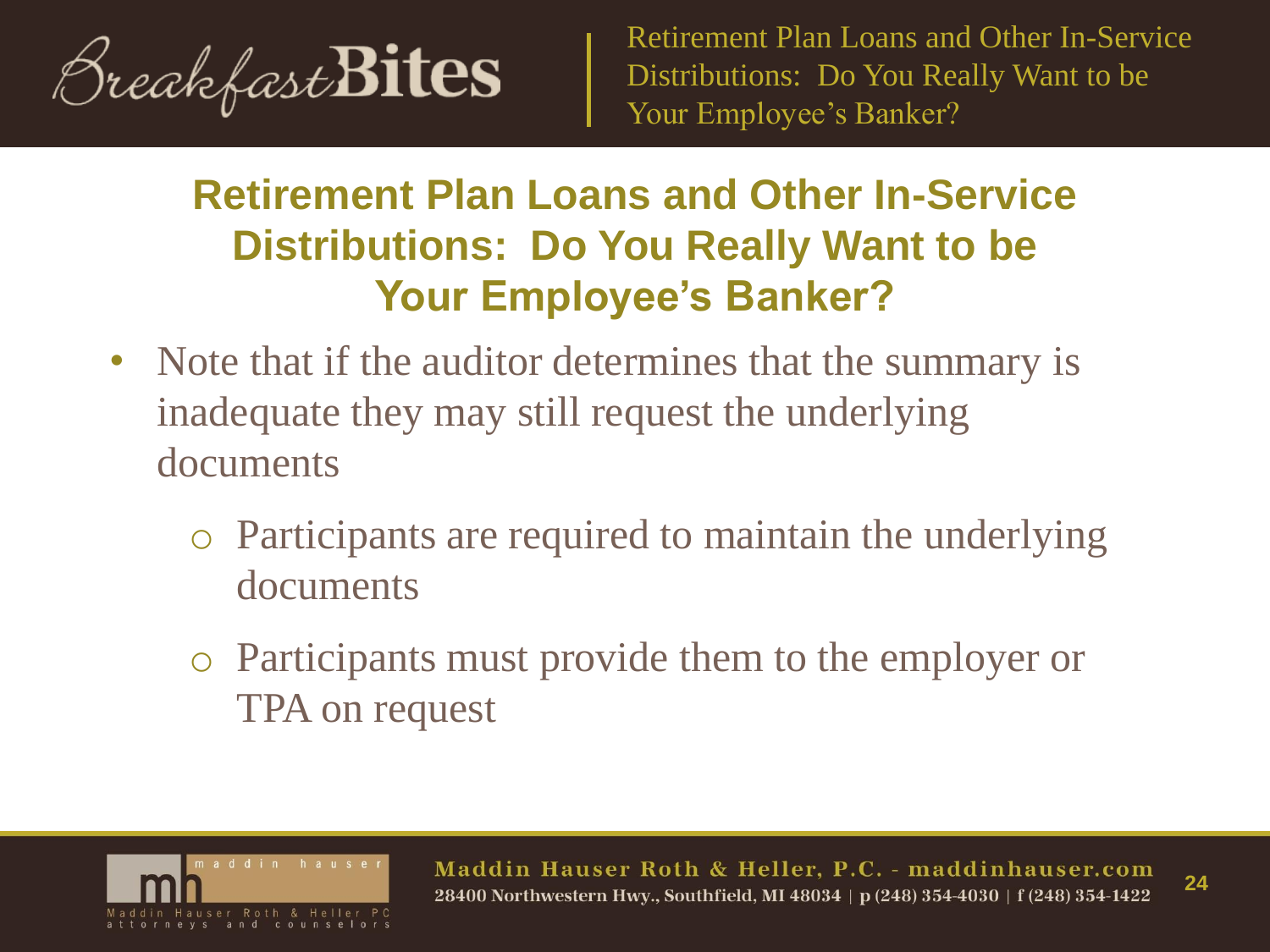

- Retirement plans are not required to provide for plan loans
	- Optional for most plans
	- Generally permitted in  $401(k)$  and  $403(b)$  plans
	- Not permitted in SEPs, SIMPLE-IRAs

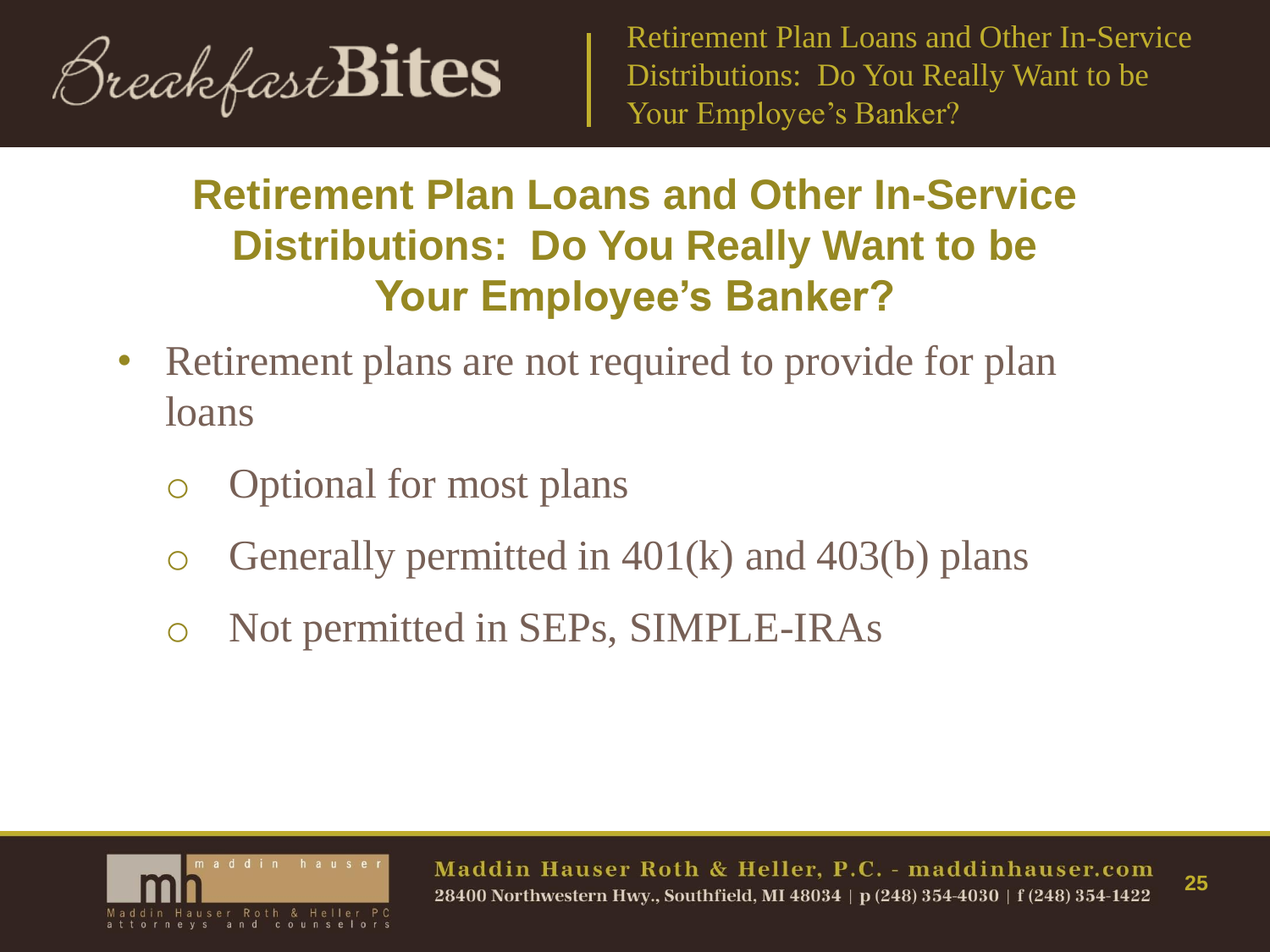

## **Retirement Plan Loans and Other In-Service Distributions: Do You Really Want to be Your Employee's Banker?**

- Both IRS and DOL have jurisdiction
	- o IRS rules deal with taxability
	- DOL rules deal with prohibited transaction



Maddin Hauser Roth & Heller, P.C. - maddinhauser.com **26** 28400 Northwestern Hwy., Southfield, MI 48034 | p (248) 354-4030 | f (248) 354-1422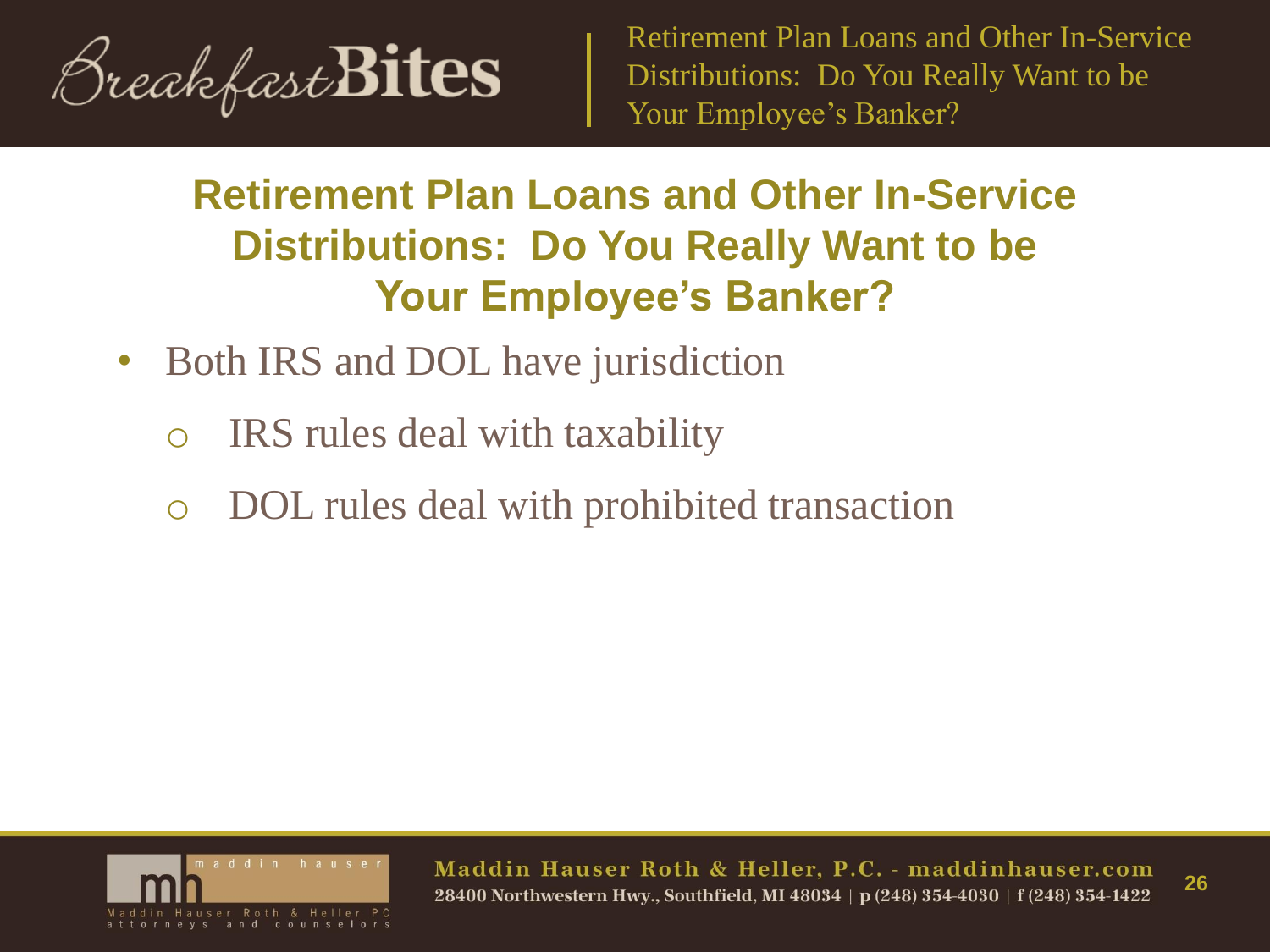

- Where are the rules governing plan loans found?
	- o The plan document
	- o The summary plan description
	- o The loan procedure

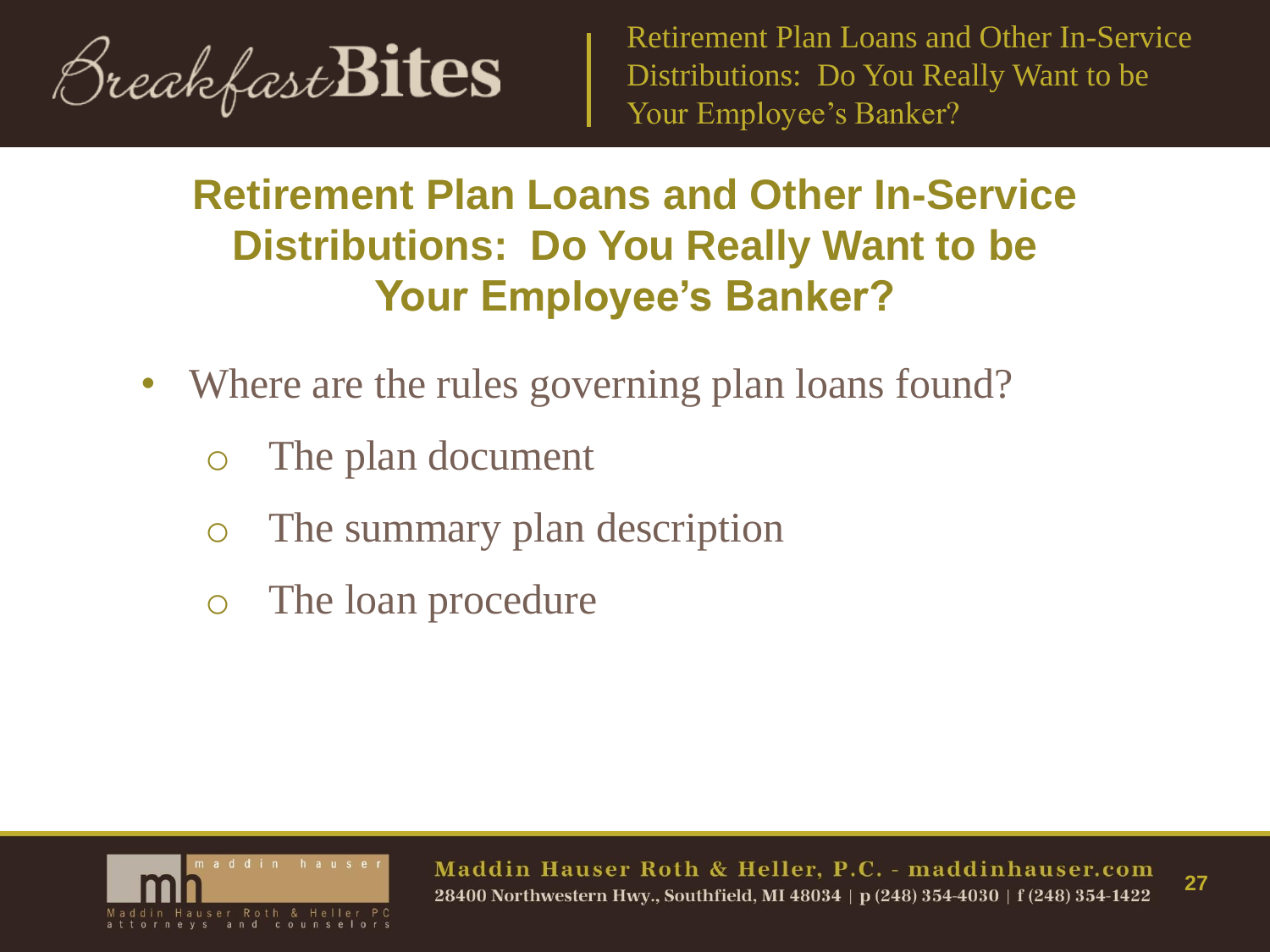

- What is the maximum loan available?
	- o Lesser of \$50,000 or 50% of vested account balance
	- o Employers may set lower limits

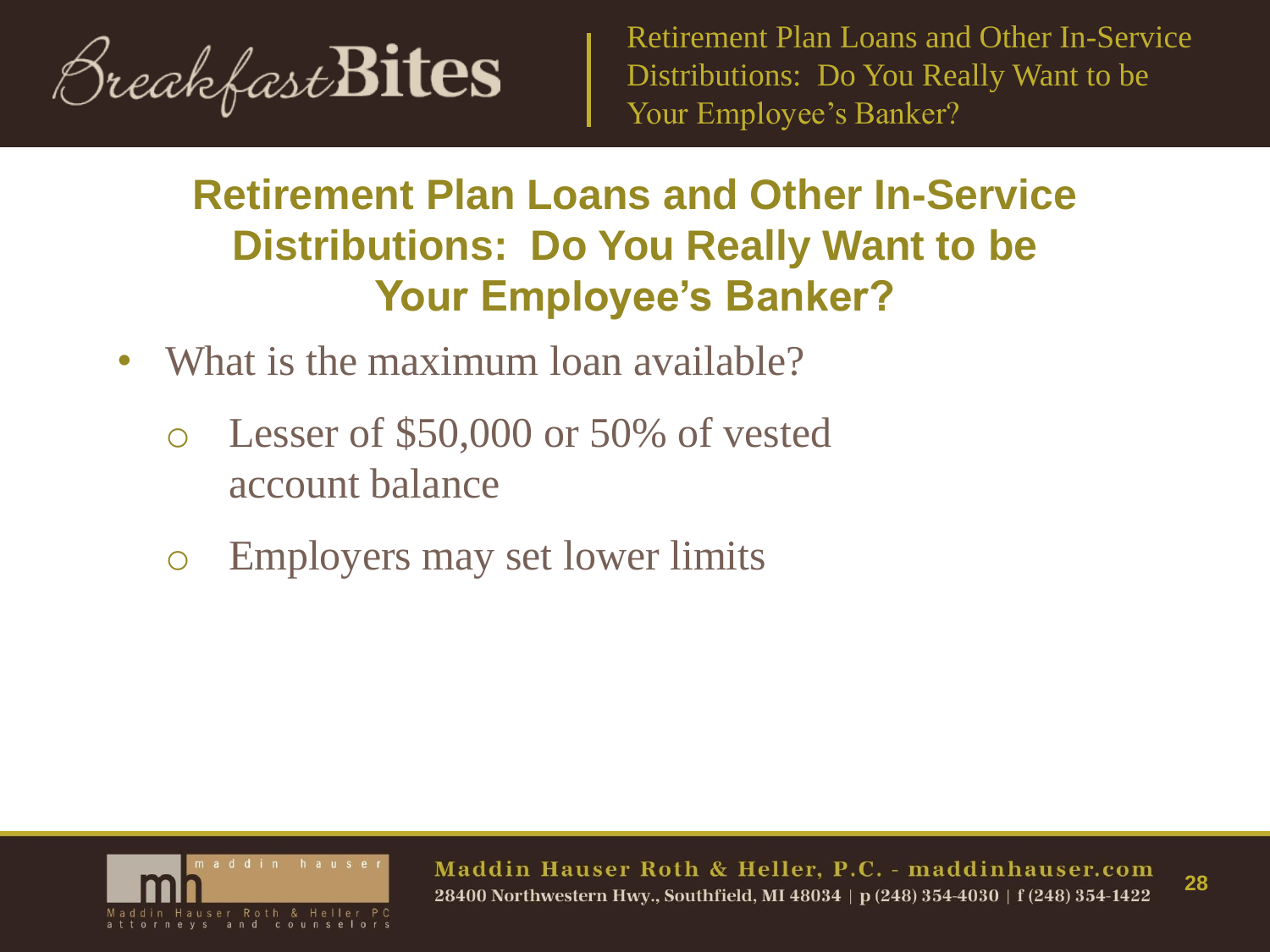

- What is the maximum repayment term?
	- o Generally no more than 5 years
	- o A reasonable period if used to acquire a principal residence

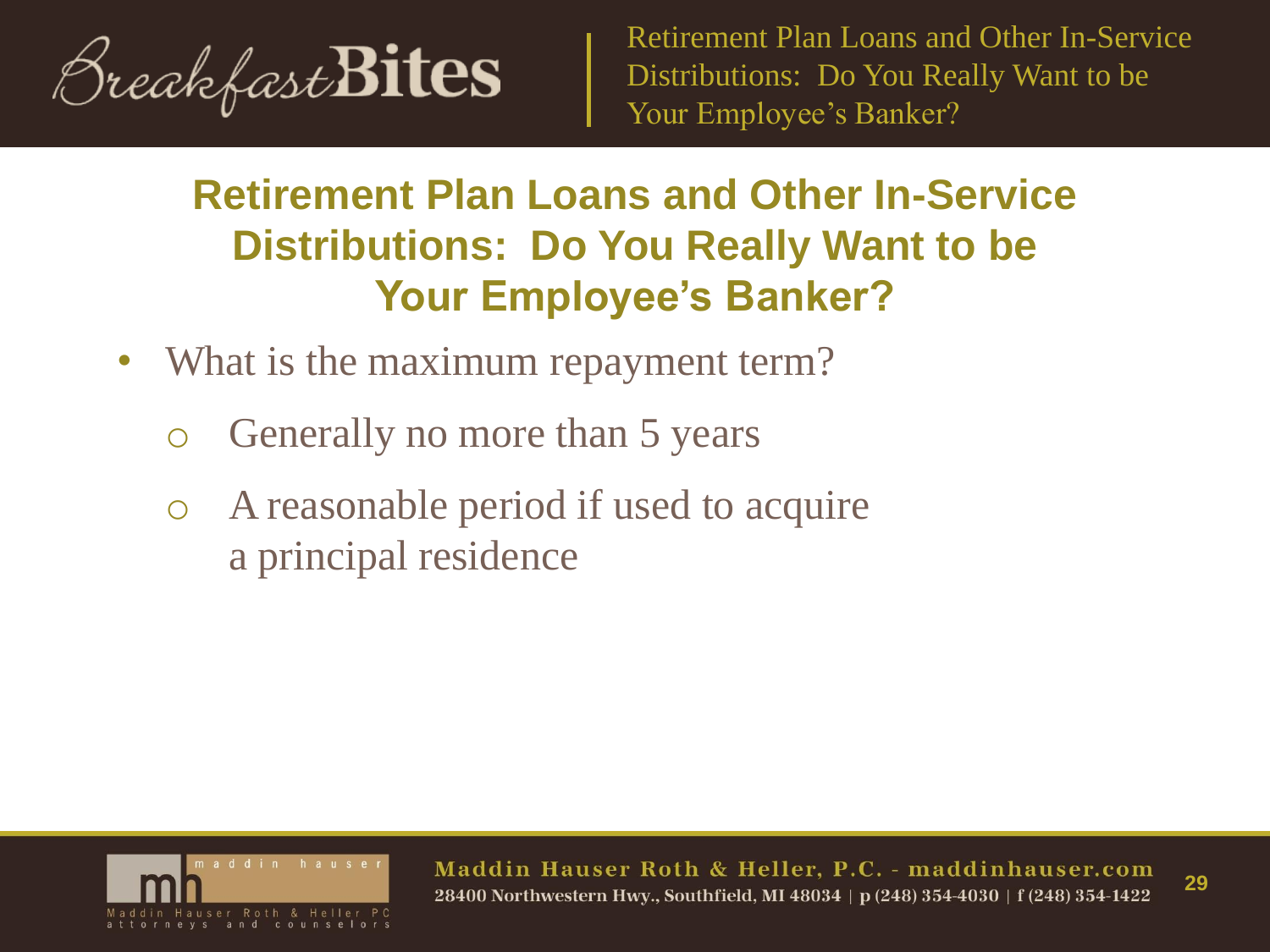

## **Retirement Plan Loans and Other In-Service Distributions: Do You Really Want to be Your Employee's Banker?**

- How must the loan be repaid?
	- o Amortized ratably over the term
	- o Installments must be made at least quarterly



Maddin Hauser Roth & Heller, P.C. - maddinhauser.com **30** 28400 Northwestern Hwy., Southfield, MI 48034 | p (248) 354-4030 | f (248) 354-1422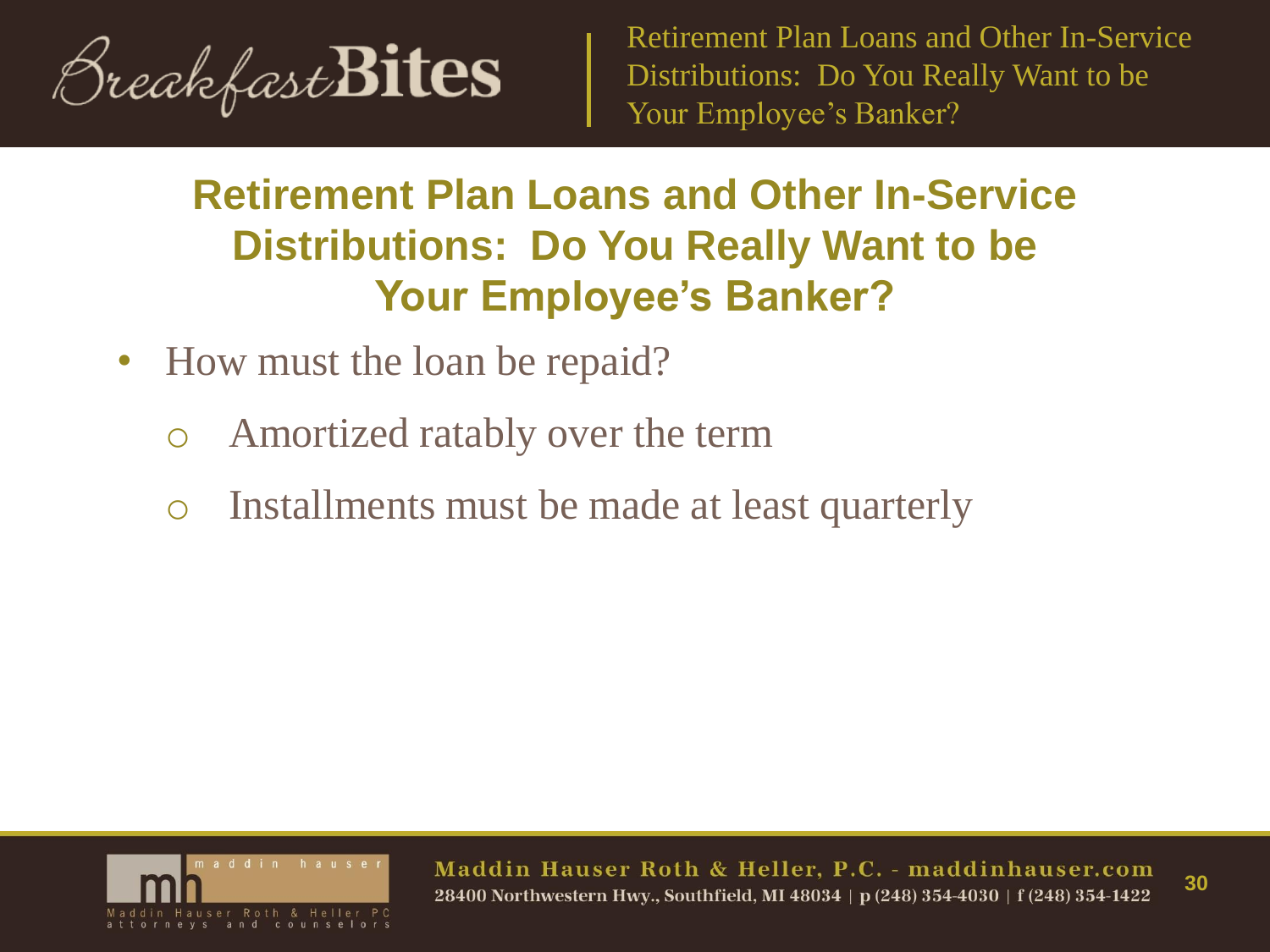

## **Retirement Plan Loans and Other In-Service Distributions: Do You Really Want to be Your Employee's Banker?**

- What constitutes "adequate security"?
	- o Most 401(k) plans use 50% of vested account balance
	- Other assets could be used instead



Maddin Hauser Roth & Heller, P.C. - maddinhauser.com **31** 28400 Northwestern Hwv., Southfield, MI 48034 | p (248) 354-4030 | f (248) 354-1422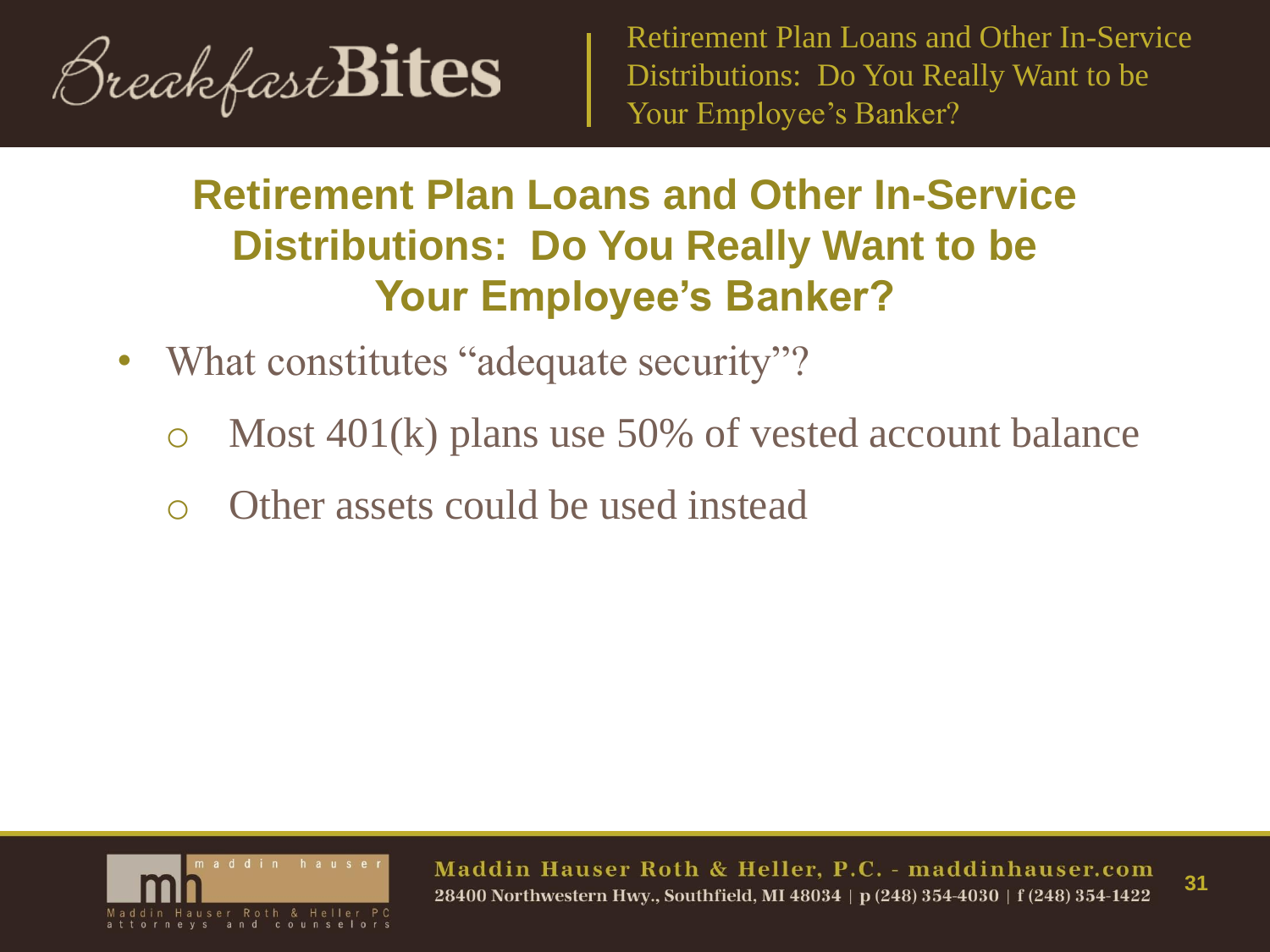

## **Retirement Plan Loans and Other In-Service Distributions: Do You Really Want to be Your Employee's Banker?**

- What constitutes a reasonable interest rate?
	- o Comparable to the rate charged on a commercial loan
	- As a practical matter, it is generally prime plus 1% or 2%



Maddin Hauser Roth & Heller, P.C. - maddinhauser.com **32** 28400 Northwestern Hwv., Southfield, MI 48034 | p (248) 354-4030 | f (248) 354-1422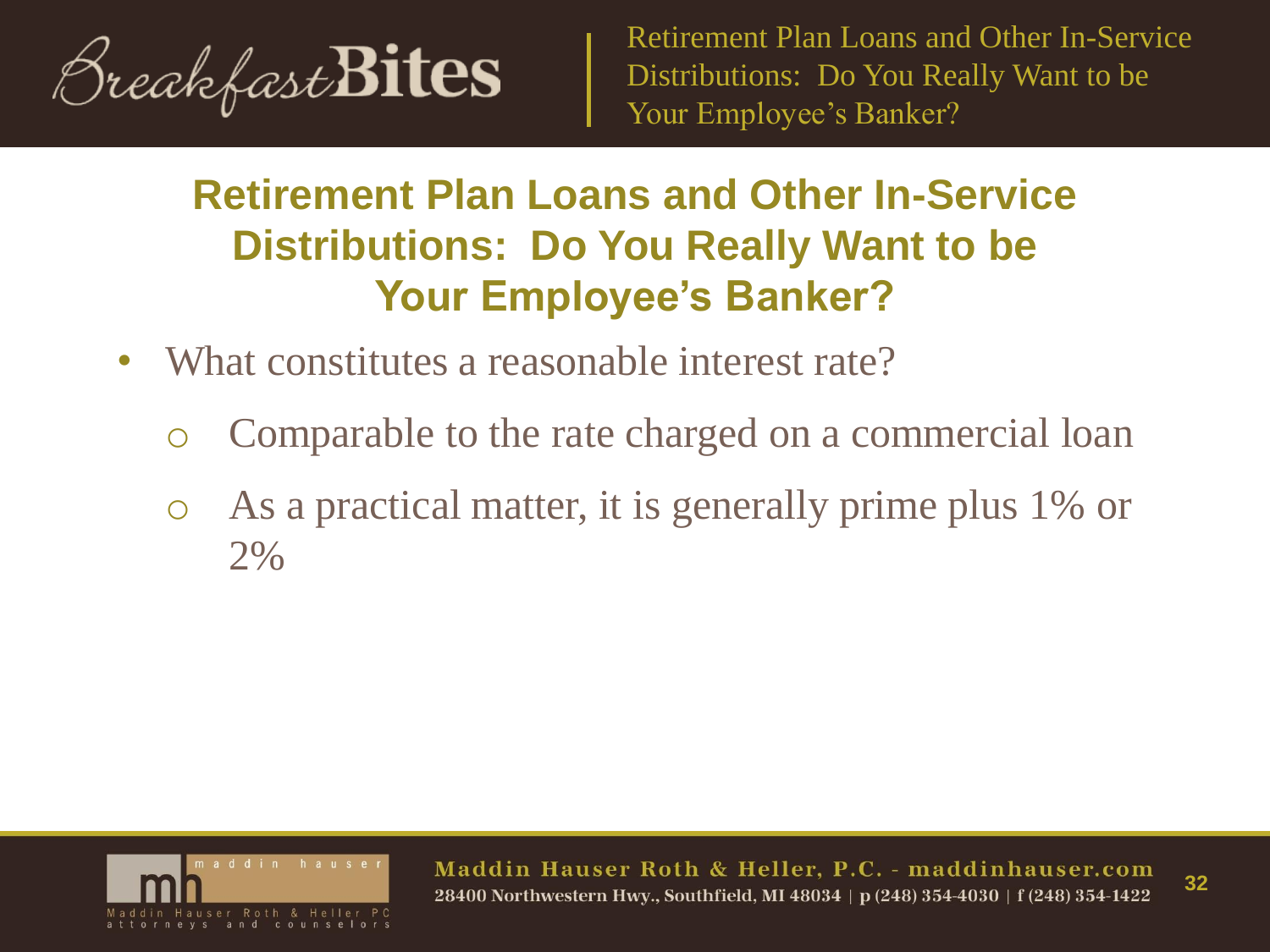

- What happens if there is a default in repayment?
	- o Maximum grace period ends on the last day of quarter following the quarter of default
	- o Form 1099 issued and loan becomes taxable and could be subject to the 10% penalty for early distributions

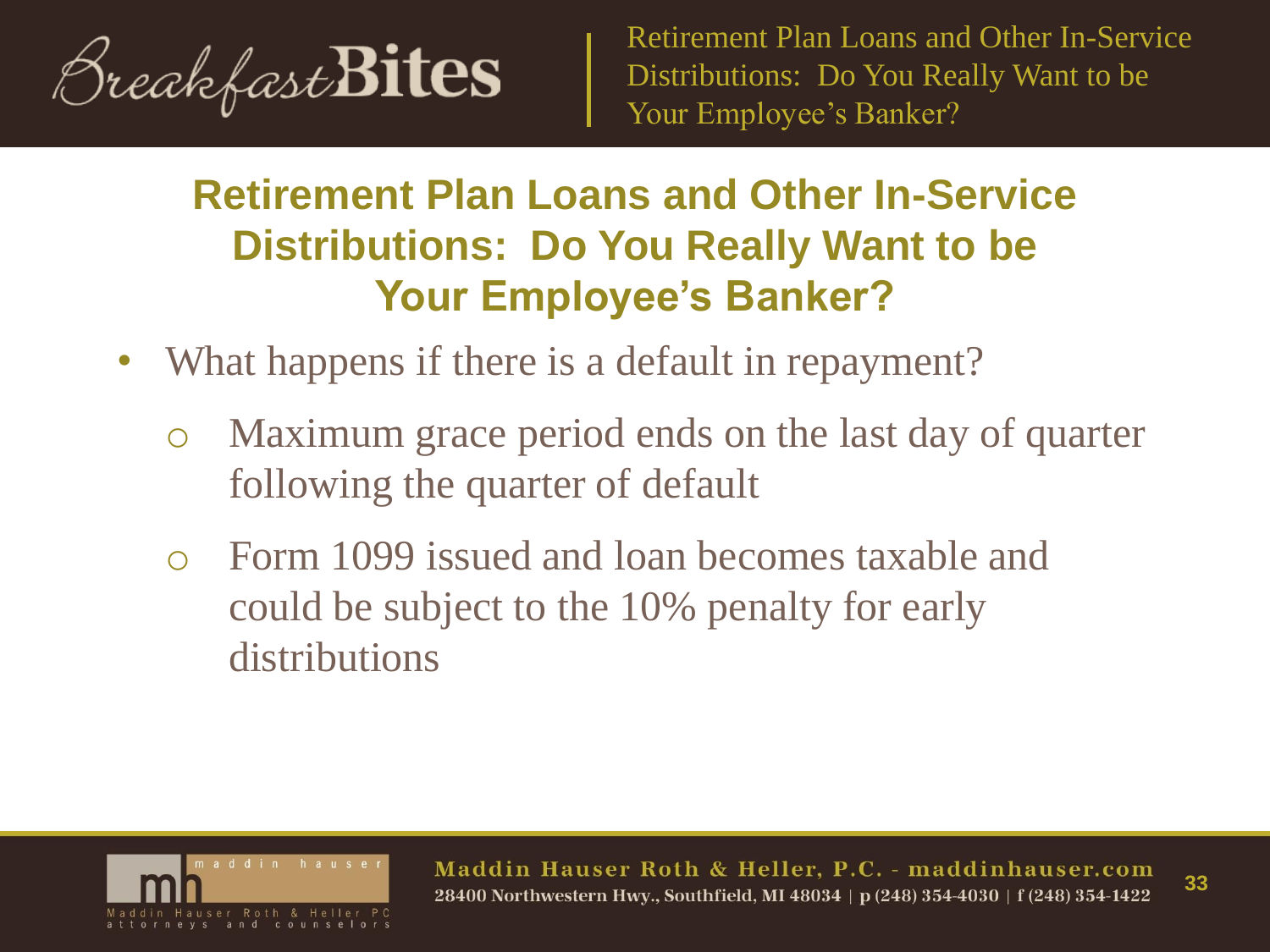

## **Retirement Plan Loans and Other In-Service Distributions: Do You Really Want to be Your Employee's Banker?**

- Is interest paid tax deductible?
	- o If secured by participant deferrals, no
	- If made to most owners and officers, no



Maddin Hauser Roth & Heller, P.C. - maddinhauser.com 28400 Northwestern Hwy., Southfield, MI 48034 | p (248) 354-4030 | f (248) 354-1422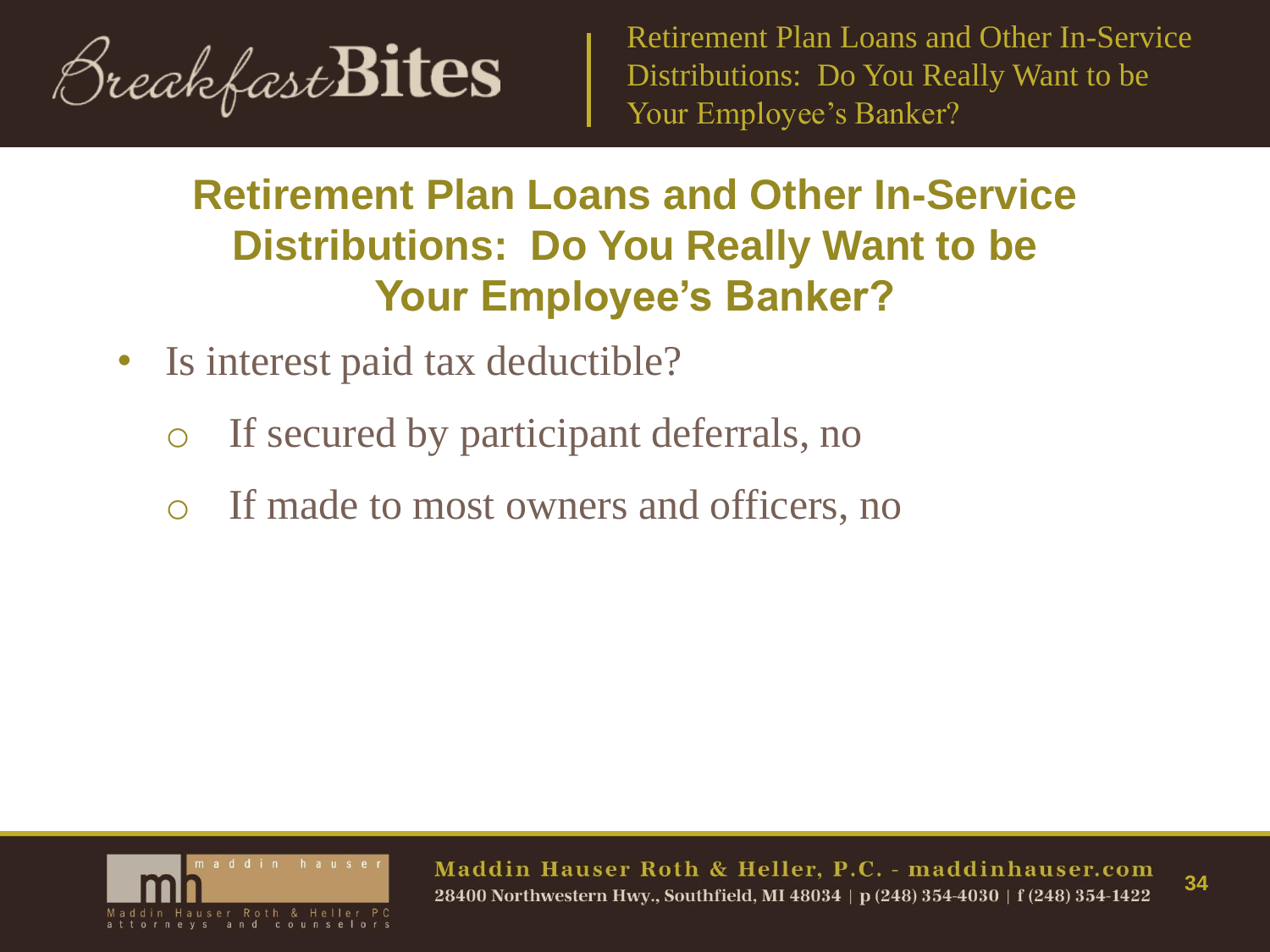

**Retirement Plan Loans and Other In-Service Distributions: Do You Really Want to be Your Employee's Banker?**

# TOP TEN REASONS WHY *YOU DON'T WANT TO* BE YOUR EMPLOYEE'S BANKER AND ALLOW PLAN LOANS



Maddin Hauser Roth & Heller, P.C. - maddinhauser.com **35** 28400 Northwestern Hwv., Southfield, MI 48034 | p (248) 354-4030 | f (248) 354-1422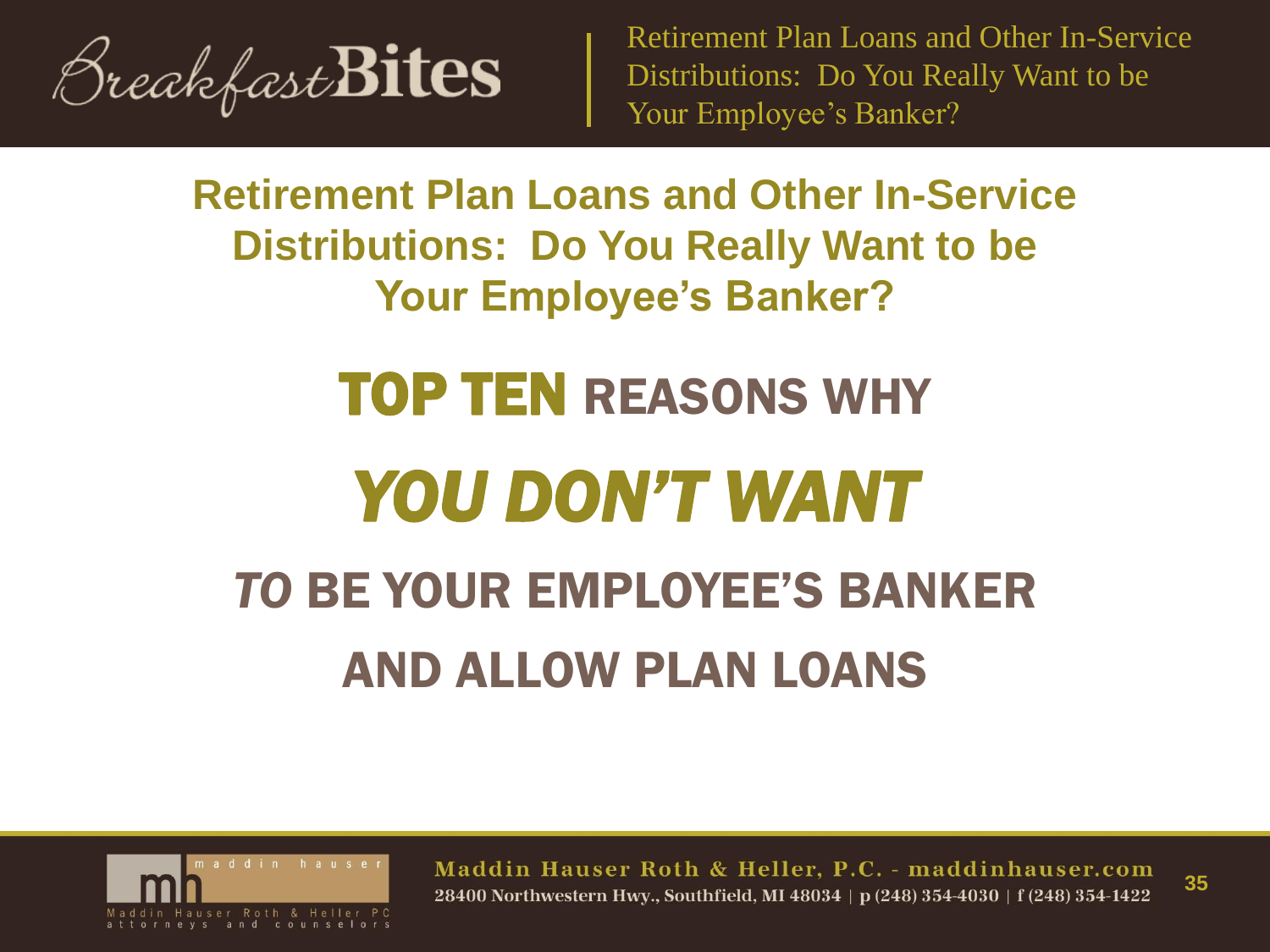

## **Retirement Plan Loans and Other In-Service Distributions: Do You Really Want to be Your Employee's Banker?**



## If there is a default, the loan becomes taxable and possibly subject to a 10% excise tax on early distributions.



Maddin Hauser Roth & Heller, P.C. - maddinhauser.com **36** 28400 Northwestern Hwv., Southfield, MI 48034 | p (248) 354-4030 | f (248) 354-1422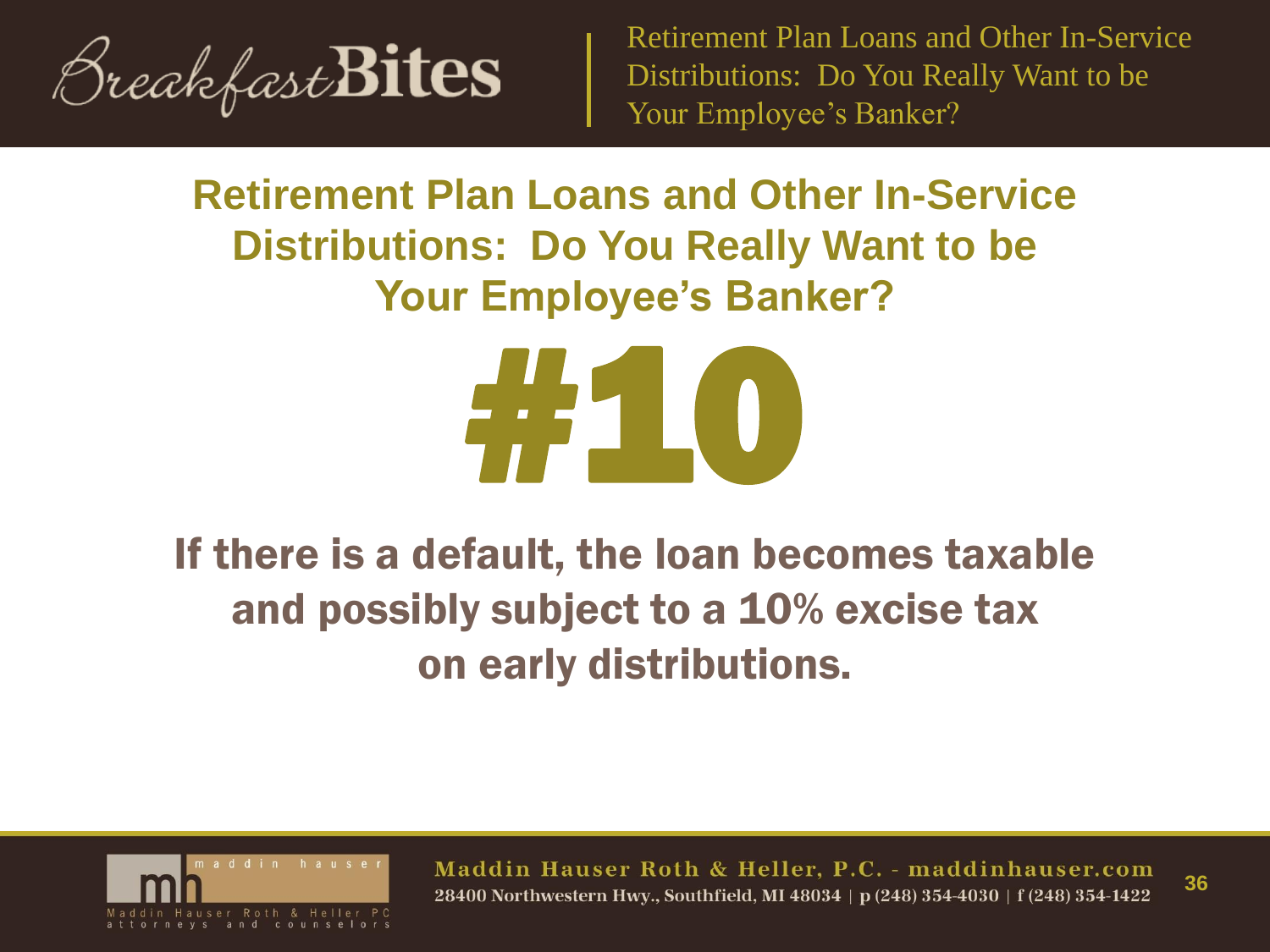

## **Retirement Plan Loans and Other In-Service Distributions: Do You Really Want to be Your Employee's Banker?**



## If employer terminates the plan, the loan likely becomes taxable and possibly subject to a 10% excise tax on early distributions.



Maddin Hauser Roth & Heller, P.C. - maddinhauser.com **37** 28400 Northwestern Hwv., Southfield, MI 48034 | p (248) 354-4030 | f (248) 354-1422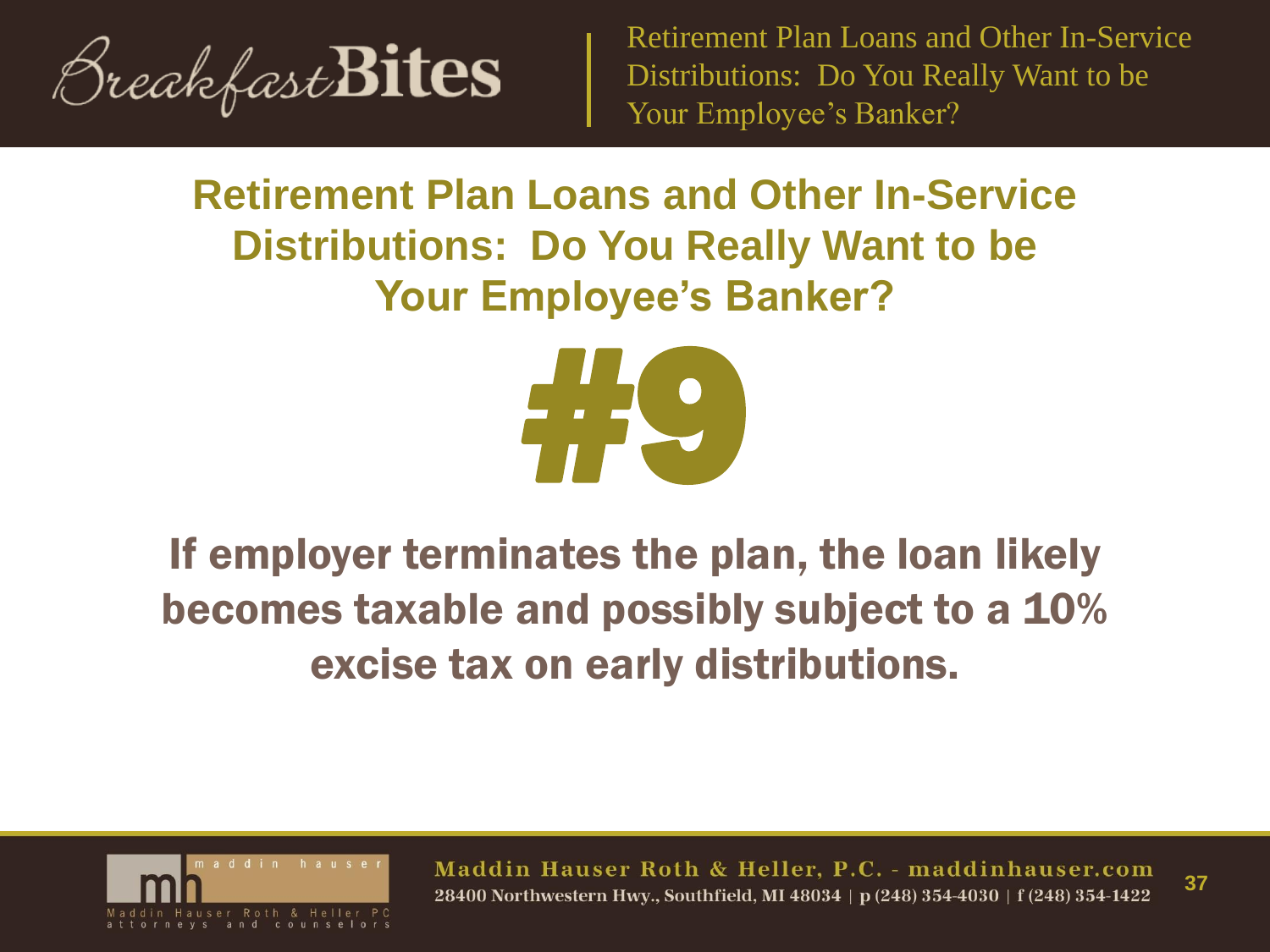

## **Retirement Plan Loans and Other In-Service Distributions: Do You Really Want to be Your Employee's Banker?**



## If the participant terminates employment, the loan likely becomes taxable and possibly subject to a 10% excise tax on early distributions.



Maddin Hauser Roth & Heller, P.C. - maddinhauser.com **38** 28400 Northwestern Hwv., Southfield, MI 48034 | p (248) 354-4030 | f (248) 354-1422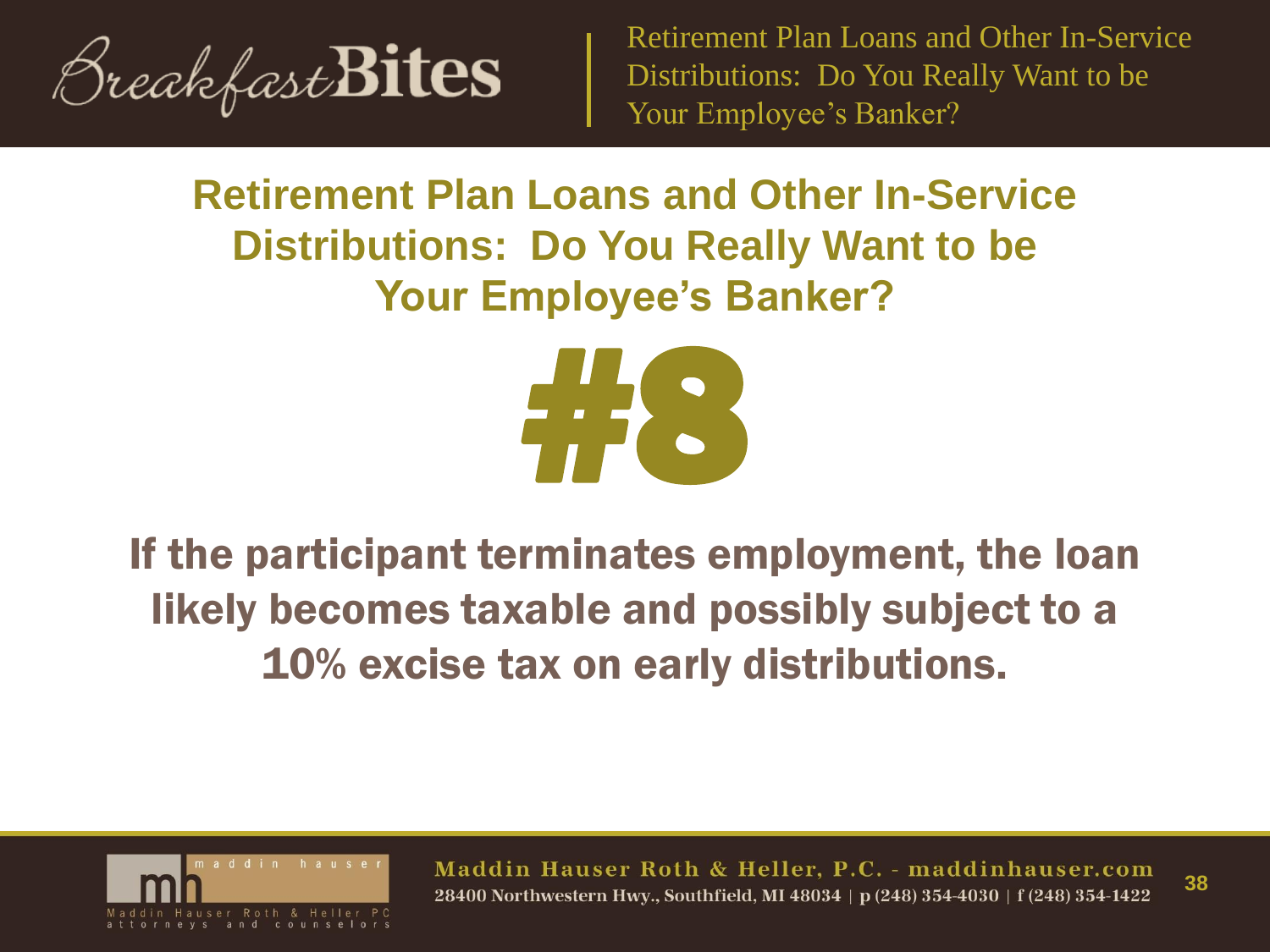

## **Retirement Plan Loans and Other In-Service Distributions: Do You Really Want to be Your Employee's Banker?**



## Borrowing against retirement benefits often creates leakage (reduction of benefits) due to the inability to repay the loan.



Maddin Hauser Roth & Heller, P.C. - maddinhauser.com **39** 28400 Northwestern Hwv., Southfield, MI 48034 | p (248) 354-4030 | f (248) 354-1422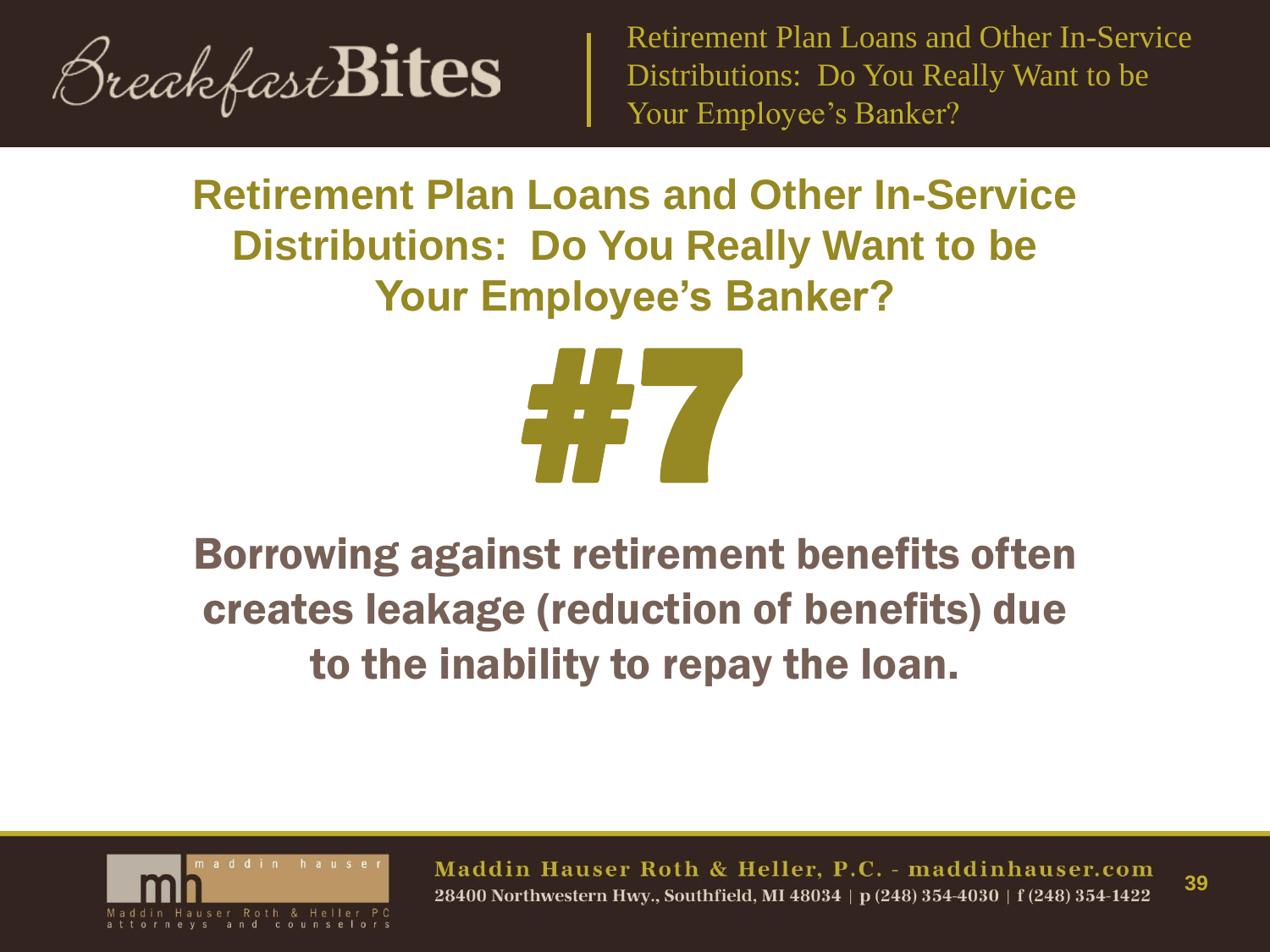

## **Retirement Plan Loans and Other In-Service Distributions: Do You Really Want to be Your Employee's Banker?**



The interest that a participant pays on a plan loan will likely be "double taxed." Since it is not deductible, it is taxed when earned and taxed a second time when distributed from the plan.



Maddin Hauser Roth & Heller, P.C. - maddinhauser.com **40** 28400 Northwestern Hwv., Southfield, MI 48034 | p (248) 354-4030 | f (248) 354-1422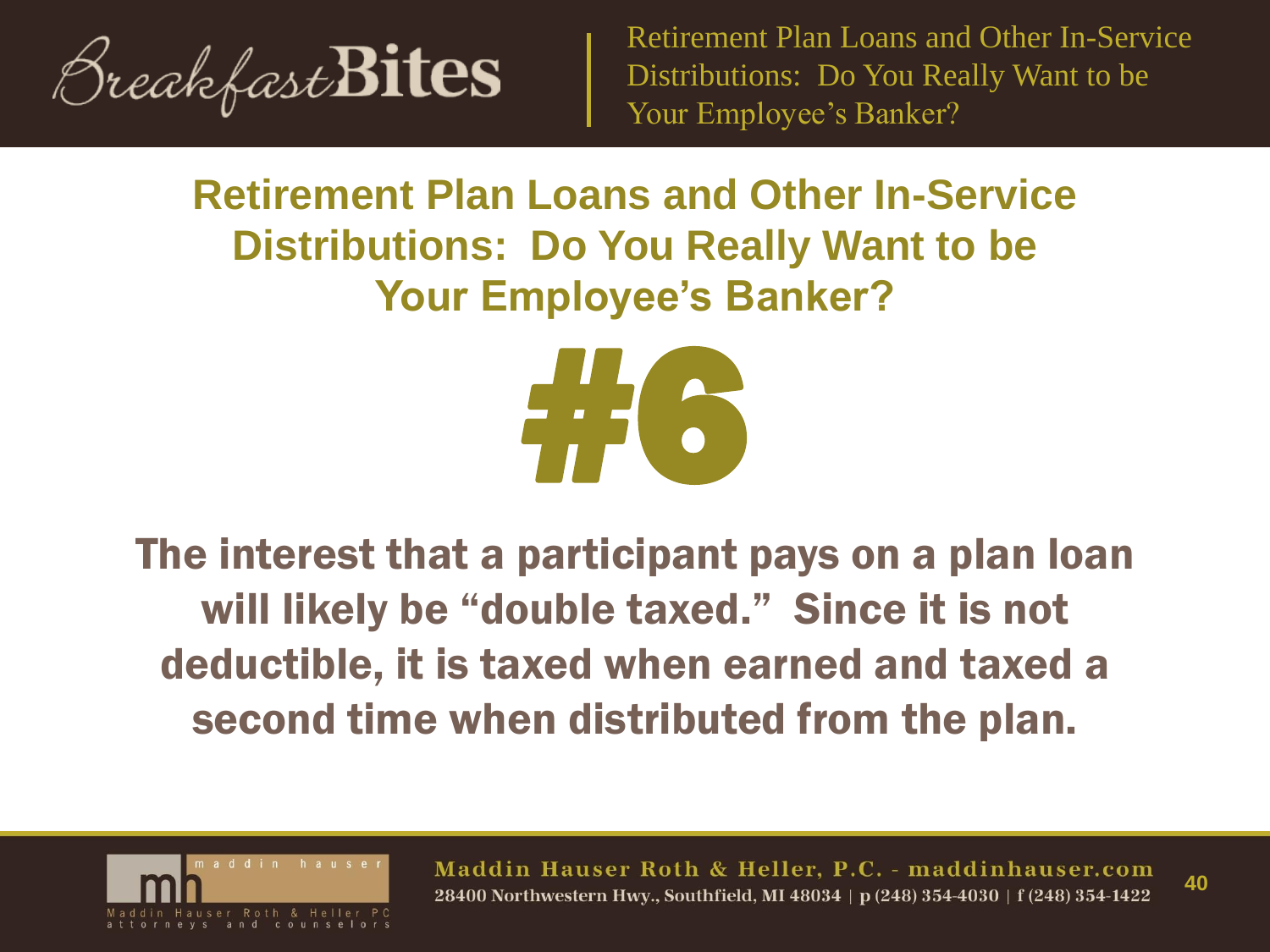

## **Retirement Plan Loans and Other In-Service Distributions: Do You Really Want to be Your Employee's Banker?**



## Other loan sources available to employees (an equity line of credit) may be deductible.



Maddin Hauser Roth & Heller, P.C. - maddinhauser.com **41** 28400 Northwestern Hwv., Southfield, MI 48034 | p (248) 354-4030 | f (248) 354-1422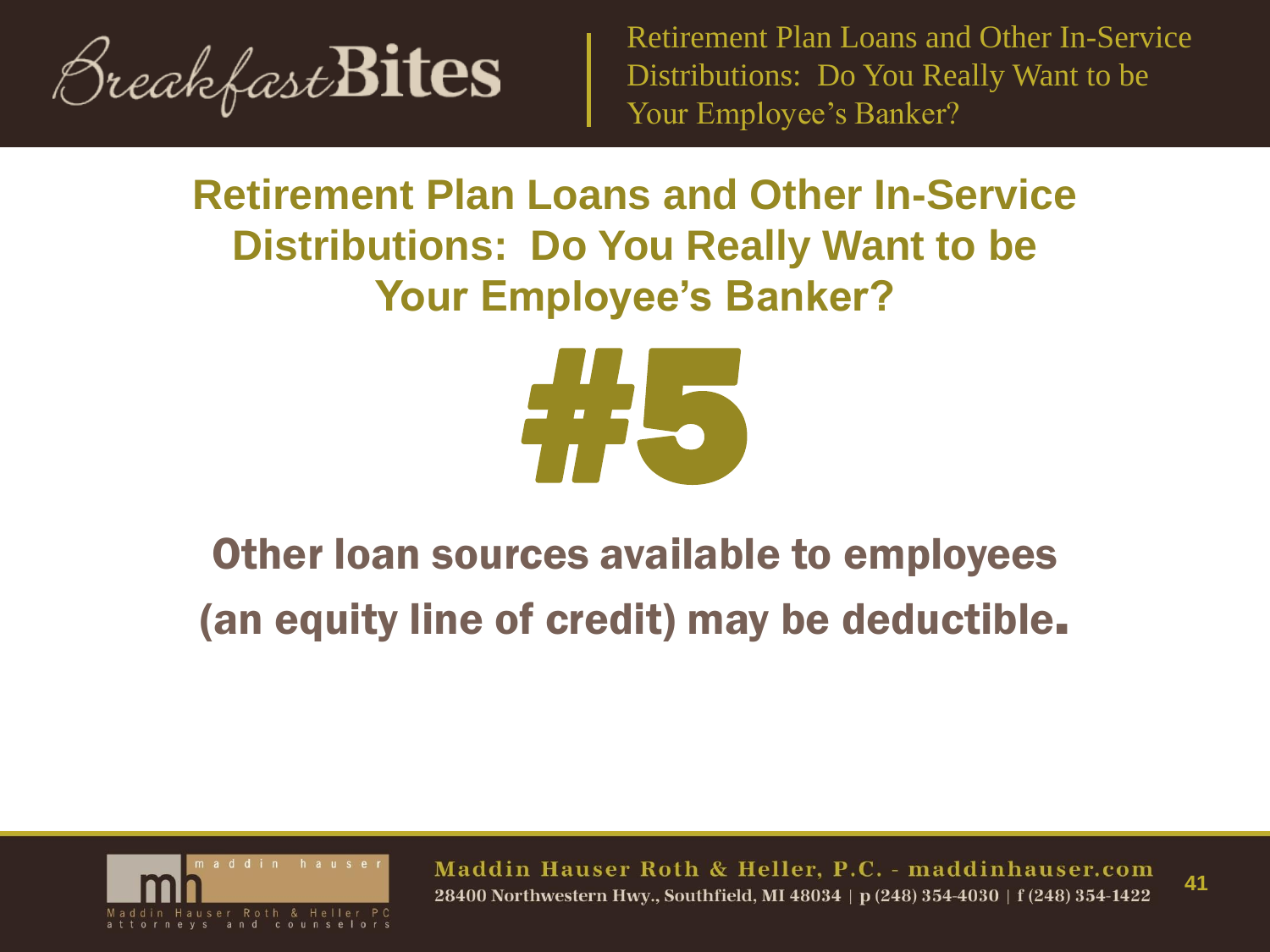

## **Retirement Plan Loans and Other In-Service Distributions: Do You Really Want to be Your Employee's Banker?**



## Many plans suspend future deferrals until the loan is repaid.



Maddin Hauser Roth & Heller, P.C. - maddinhauser.com 28400 Northwestern Hwy., Southfield, MI 48034 | p (248) 354-4030 | f (248) 354-1422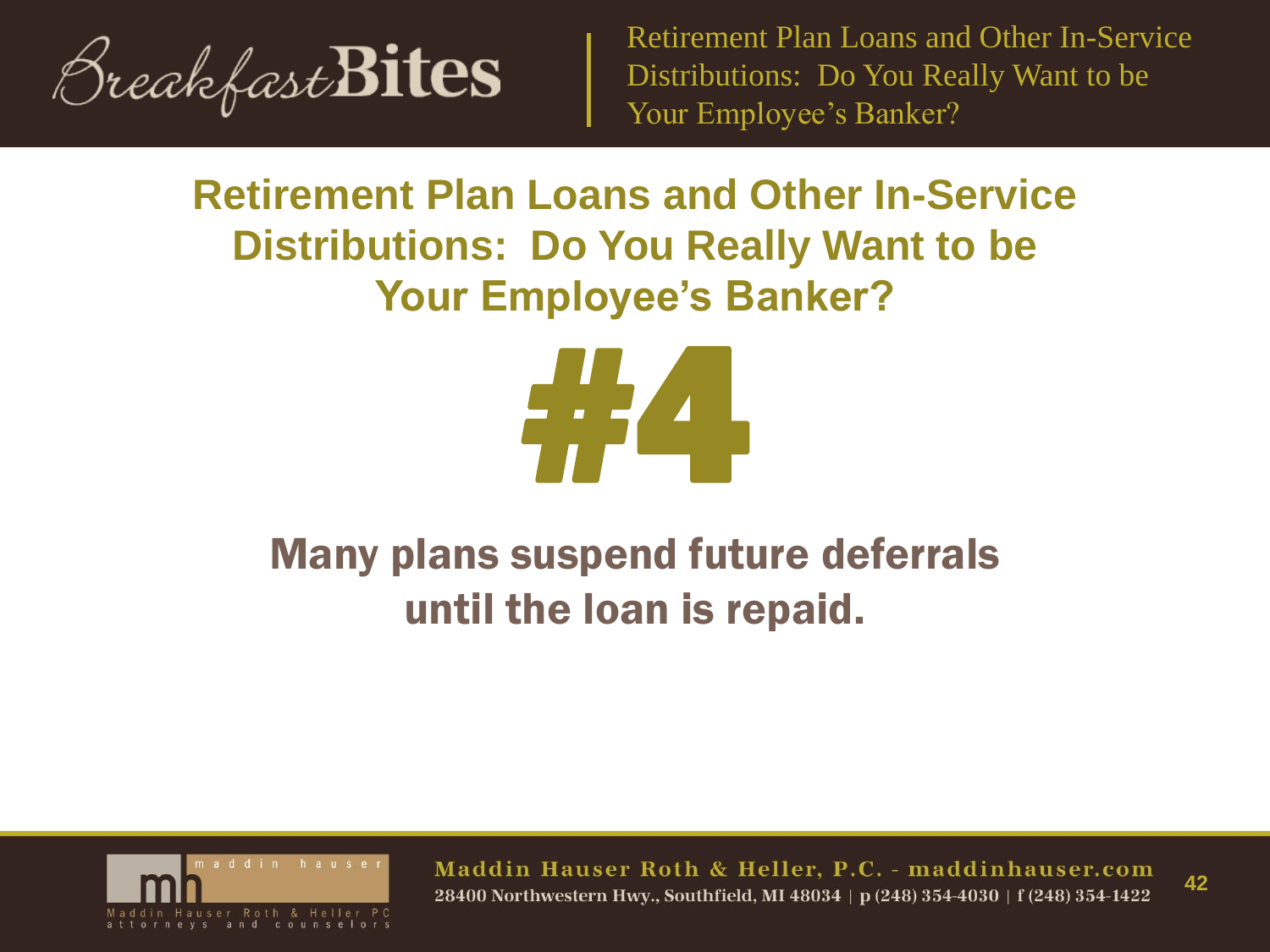

## **Retirement Plan Loans and Other In-Service Distributions: Do You Really Want to be Your Employee's Banker?**



## The interest rate credited to a participant's account is often less than they would have earned if their account was fully invested.



Maddin Hauser Roth & Heller, P.C. - maddinhauser.com **43** 28400 Northwestern Hwy., Southfield, MI 48034 | p (248) 354-4030 | f (248) 354-1422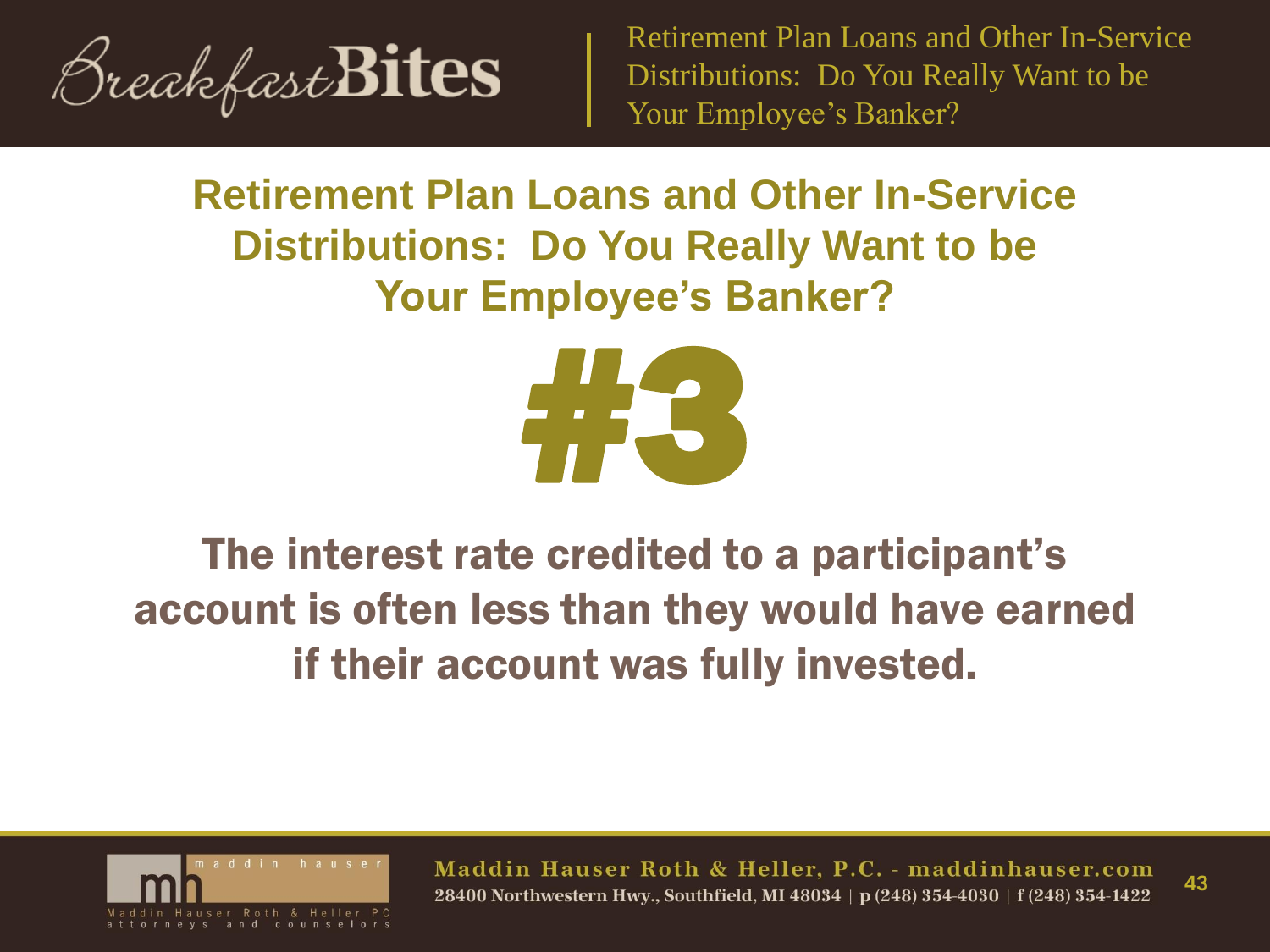

## **Retirement Plan Loans and Other In-Service Distributions: Do You Really Want to be Your Employee's Banker?**



## Participants have a smaller take home pay because of the likely payroll withholding.



Maddin Hauser Roth & Heller, P.C. - maddinhauser.com **44** 28400 Northwestern Hwy., Southfield, MI 48034 | p (248) 354-4030 | f (248) 354-1422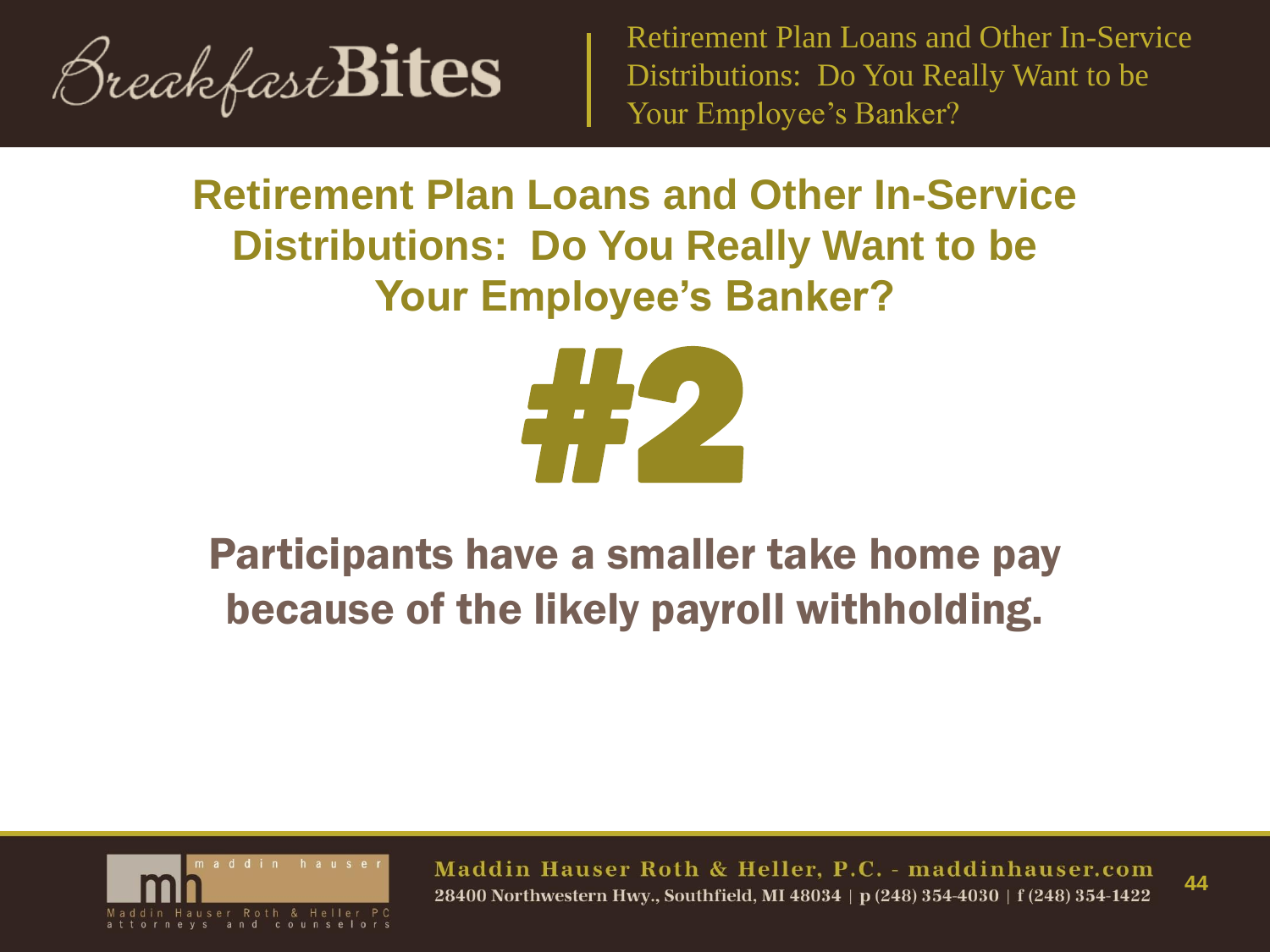

## **Retirement Plan Loans and Other In-Service Distributions: Do You Really Want to be Your Employee's Banker?**



Ready access to retirement benefits may facilitate impulsive spending for the wrong reason (a new boat, a vacation, etc.).



Maddin Hauser Roth & Heller, P.C. - maddinhauser.com **45** 28400 Northwestern Hwy., Southfield, MI 48034 | p (248) 354-4030 | f (248) 354-1422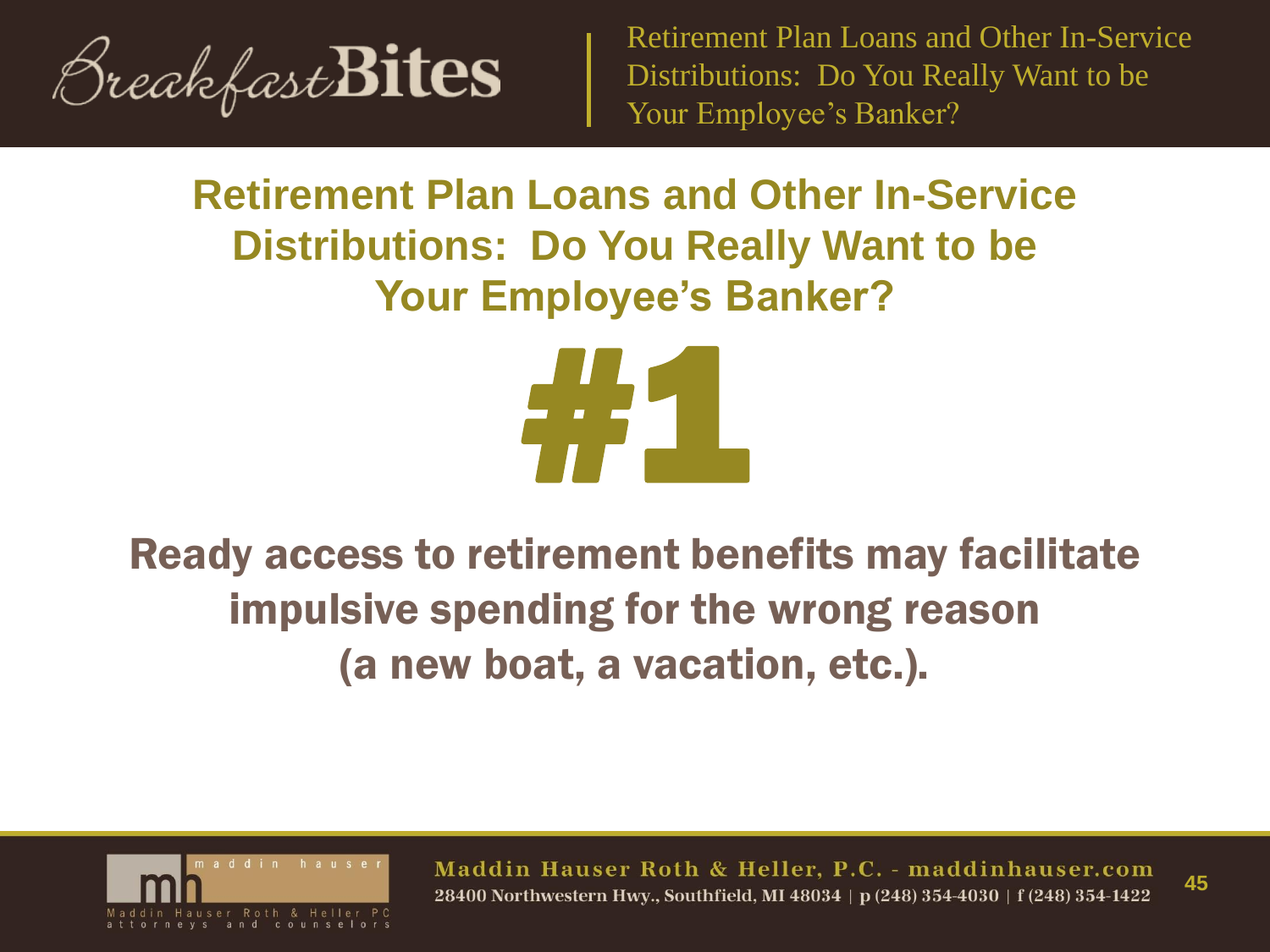

**Retirement Plan Loans and Other In-Service Distributions: Do You Really Want to be Your Employee's Banker?**

## TOP TEN REASONS WHY

## *YOU SHOULD BE*

## *WILLING TO* BE YOUR EMPLOYEE'S BANKER AND ALLOW PLAN LOANS



Maddin Hauser Roth & Heller, P.C. - maddinhauser.com **46** 28400 Northwestern Hwy., Southfield, MI 48034 | p (248) 354-4030 | f (248) 354-1422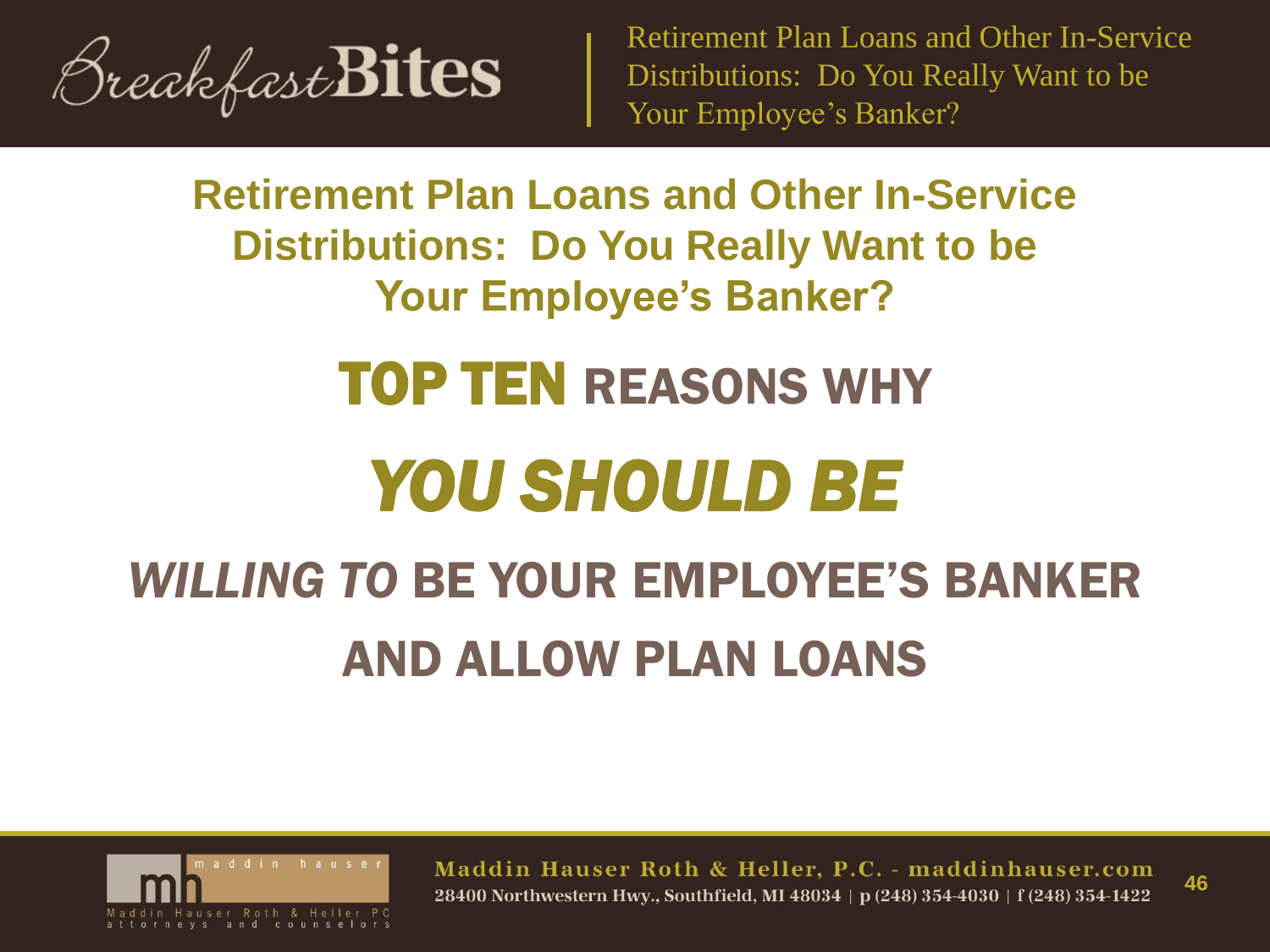

## **Retirement Plan Loans and Other In-Service Distributions: Do You Really Want to be Your Employee's Banker?**



## There is no income tax consequence for a plan loan that gets repaid.



Maddin Hauser Roth & Heller, P.C. - maddinhauser.com 28400 Northwestern Hwy., Southfield, MI 48034 | p (248) 354-4030 | f (248) 354-1422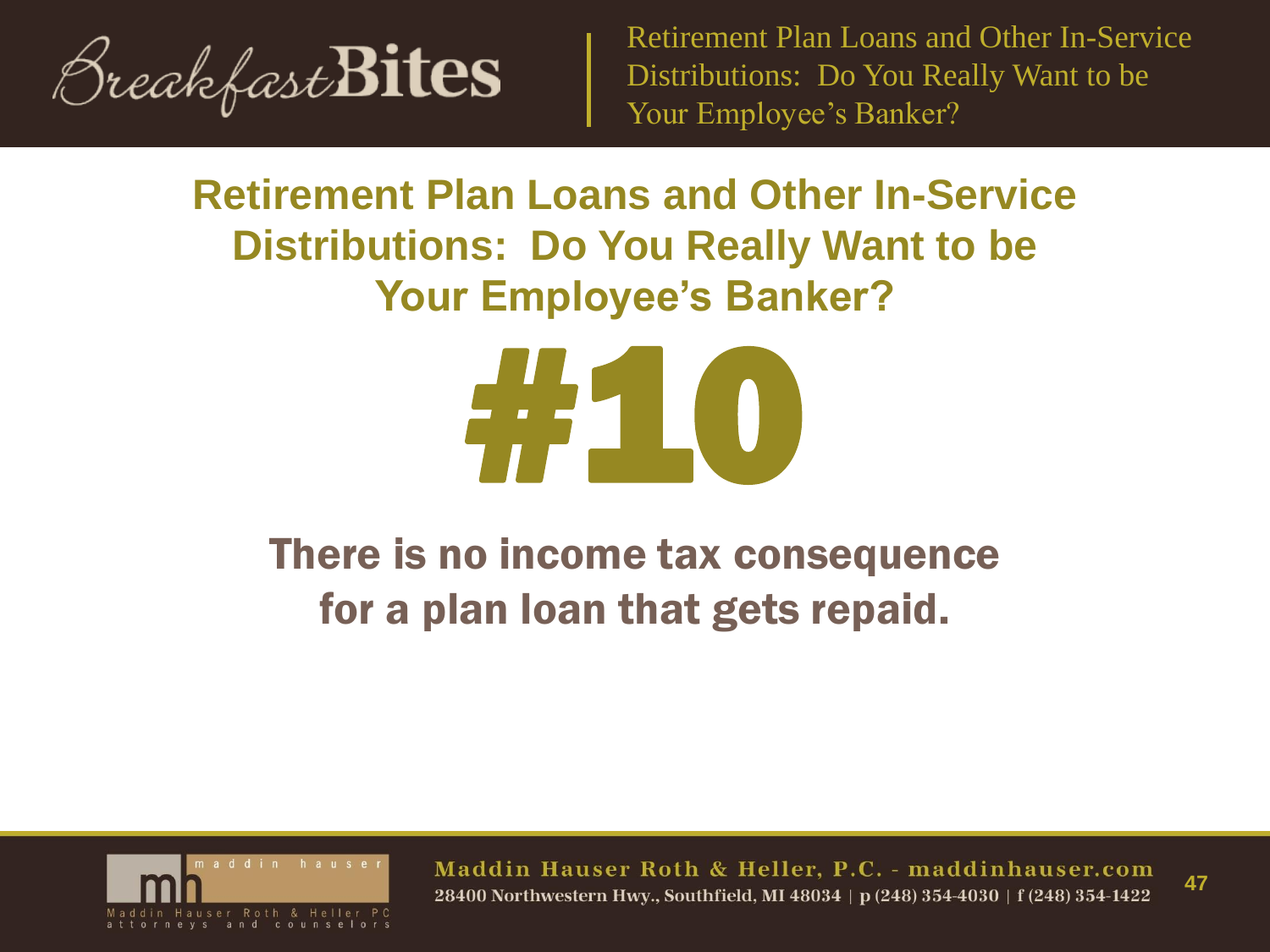

## **Retirement Plan Loans and Other In-Service Distributions: Do You Really Want to be Your Employee's Banker?**



## There is no 10% premature distribution excise tax for a plan loan that gets repaid.



Maddin Hauser Roth & Heller, P.C. - maddinhauser.com 28400 Northwestern Hwy., Southfield, MI 48034 | p (248) 354-4030 | f (248) 354-1422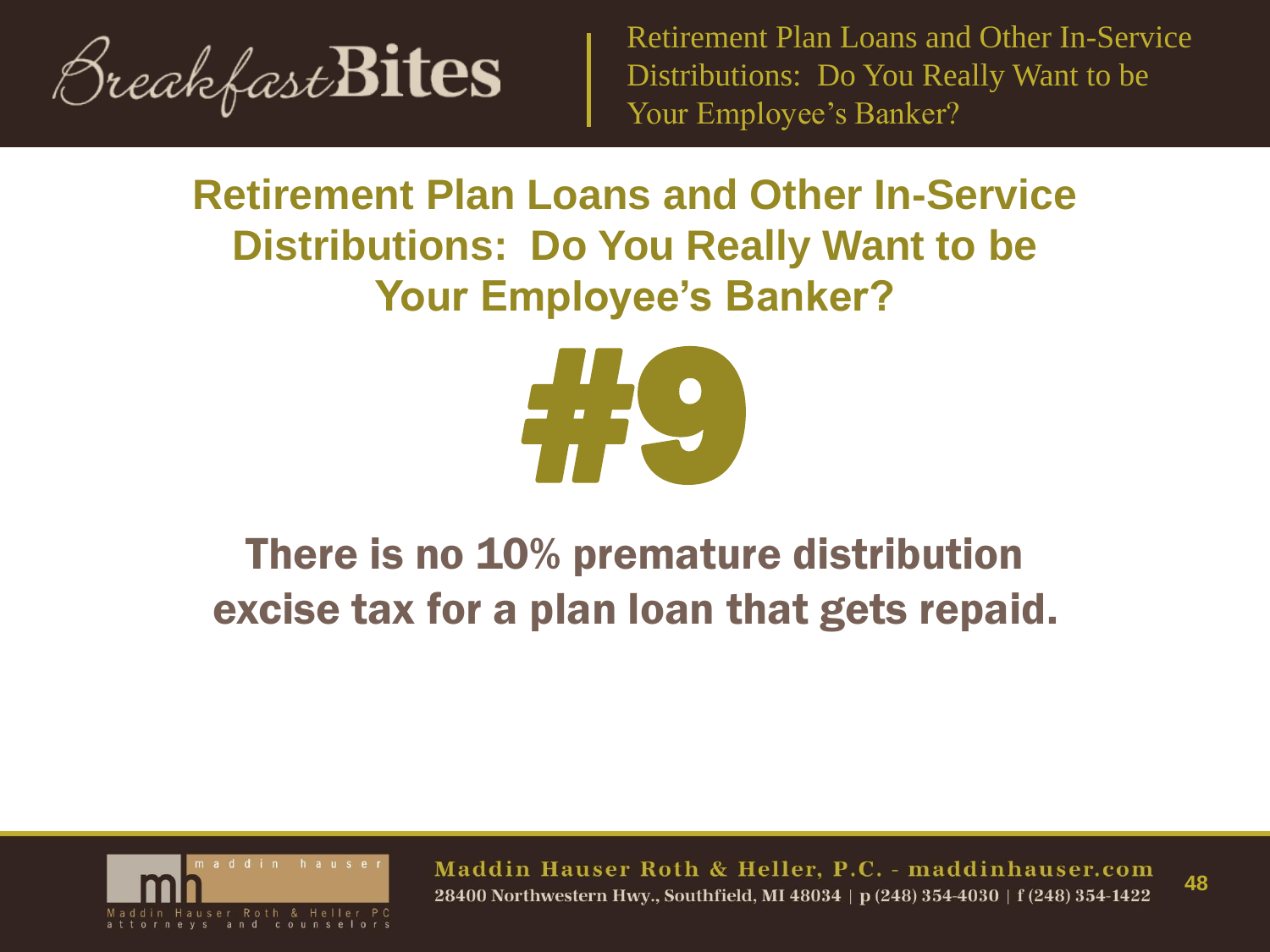

## **Retirement Plan Loans and Other In-Service Distributions: Do You Really Want to be Your Employee's Banker?**



## It's a "cheap benefit" for most employers since the participants usually bear the cost.



Maddin Hauser Roth & Heller, P.C. - maddinhauser.com **49** 28400 Northwestern Hwv., Southfield, MI 48034 | p (248) 354-4030 | f (248) 354-1422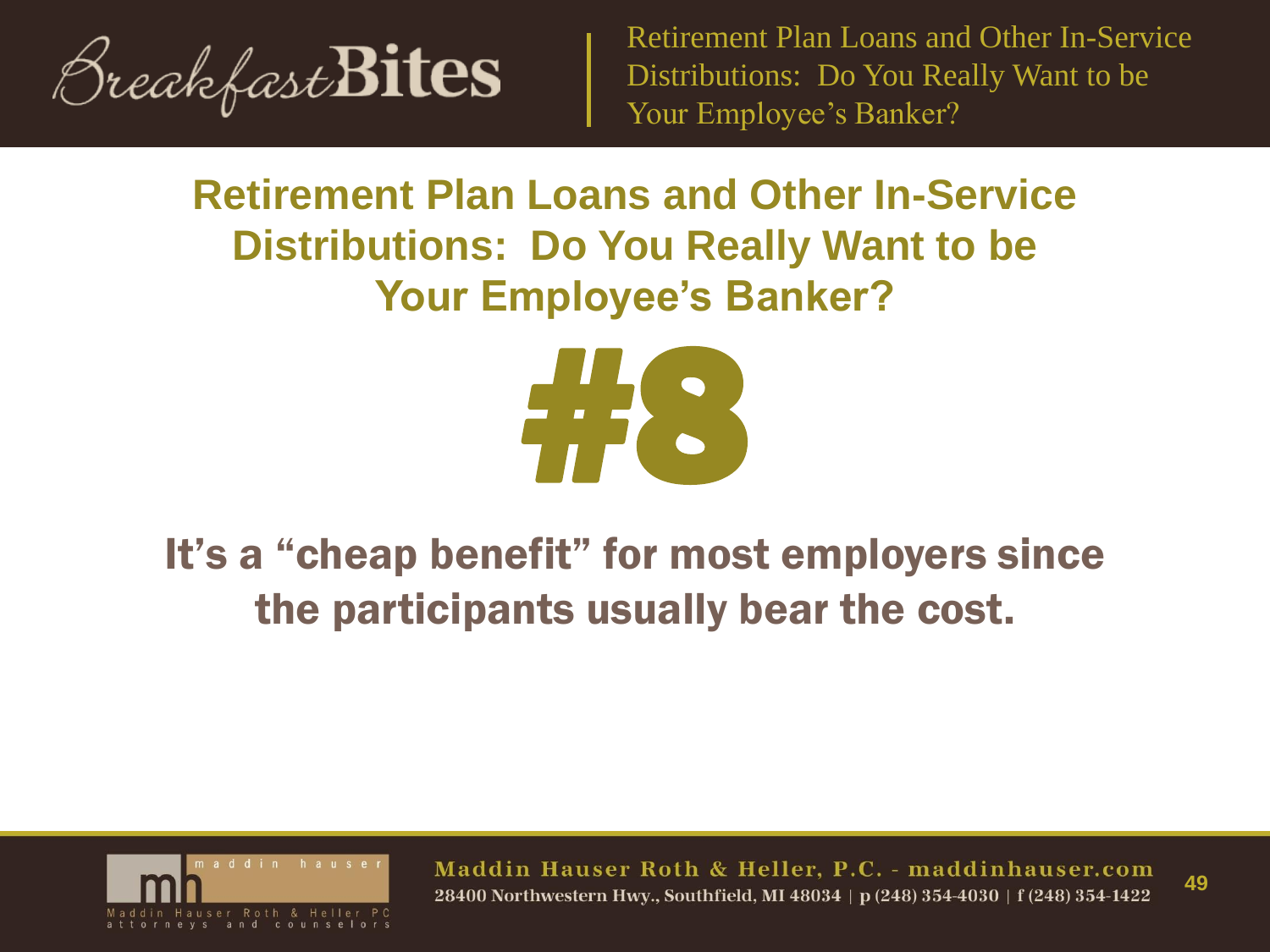

## **Retirement Plan Loans and Other In-Service Distributions: Do You Really Want to be Your Employee's Banker?**



## Since most 401(k) plans allow participant loans, an employer may be perceived as taking away an "entitlement" if plan loans aren't offered.



Maddin Hauser Roth & Heller, P.C. - maddinhauser.com **50** 28400 Northwestern Hwv., Southfield, MI 48034 | p (248) 354-4030 | f (248) 354-1422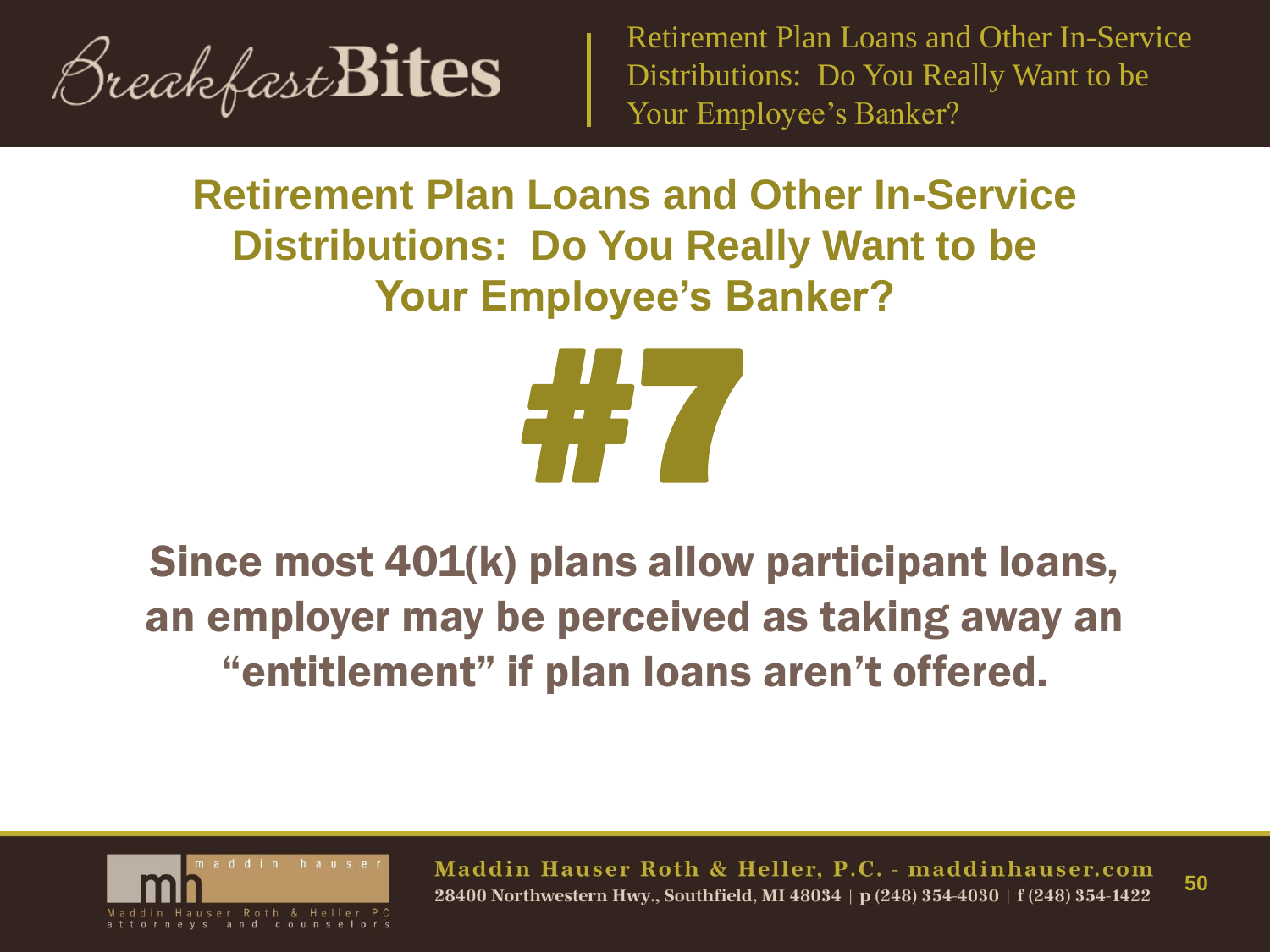

## **Retirement Plan Loans and Other In-Service Distributions: Do You Really Want to be Your Employee's Banker?**



## The costs of borrowing from a retirement plan are often less than from a commercial lender.



Maddin Hauser Roth & Heller, P.C. - maddinhauser.com **51** 28400 Northwestern Hwv., Southfield, MI 48034 | p (248) 354-4030 | f (248) 354-1422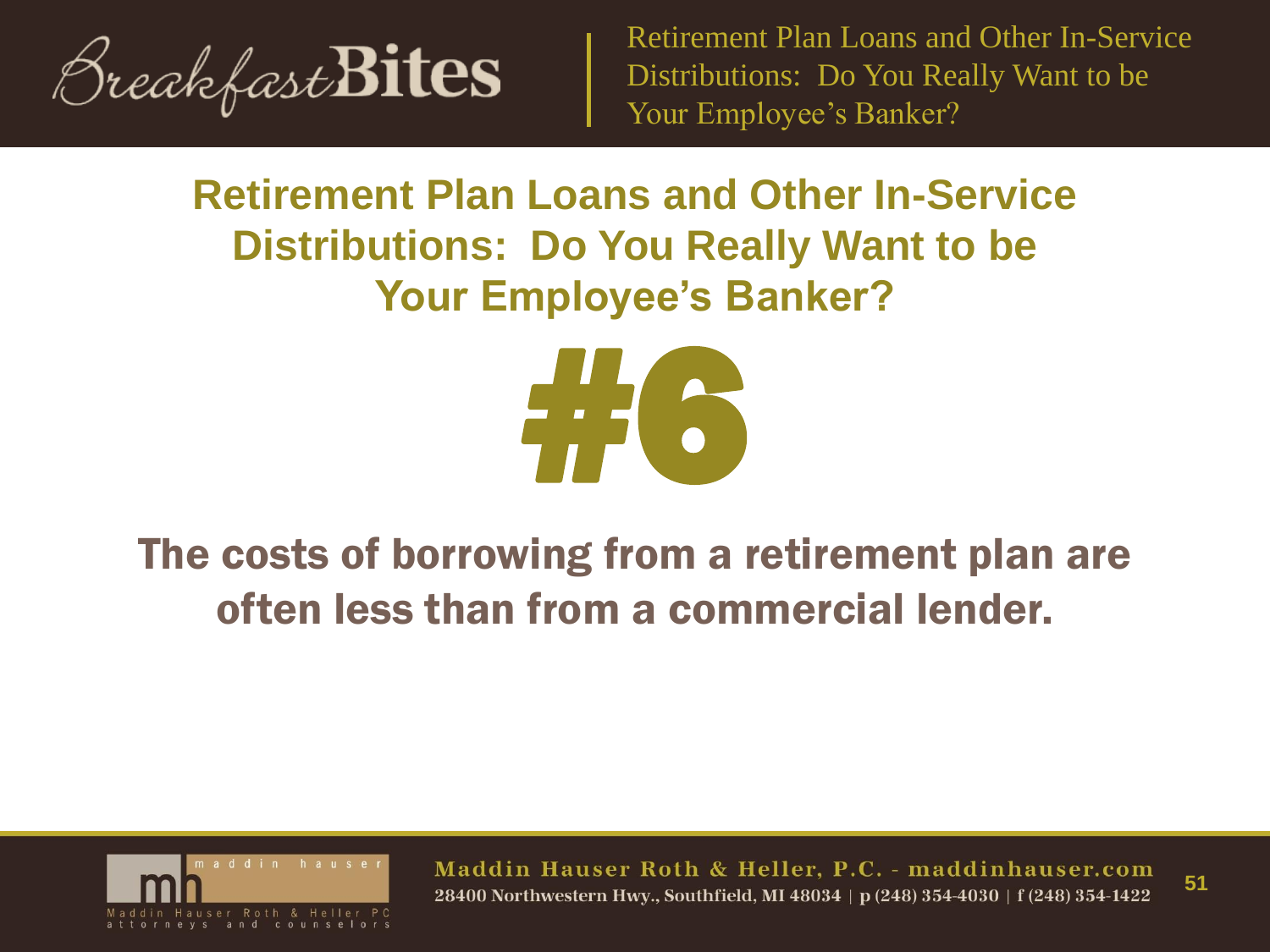

## **Retirement Plan Loans and Other In-Service Distributions: Do You Really Want to be Your Employee's Banker?**



Participants may be uncomfortable attempting to qualify for hardship distributions from 401(k) plans, not wanting to disclose to their employer personal hardship situations.



Maddin Hauser Roth & Heller, P.C. - maddinhauser.com **52** 28400 Northwestern Hwv., Southfield, MI 48034 | p (248) 354-4030 | f (248) 354-1422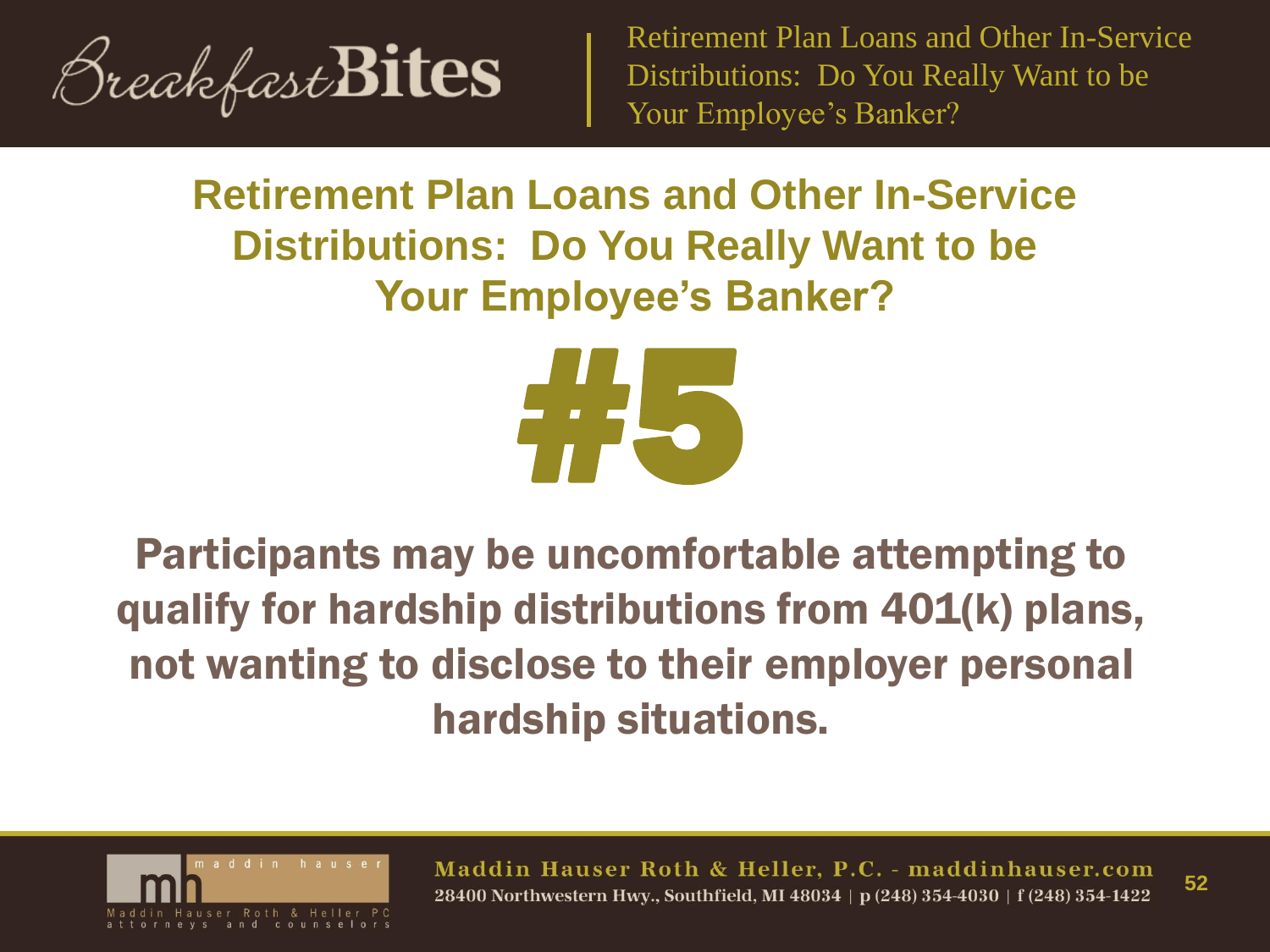

## **Retirement Plan Loans and Other In-Service Distributions: Do You Really Want to be Your Employee's Banker?**



If the loans get repaid there is no "leakage" of retirement benefits (thereby maximizing retirement benefits) that may otherwise occur if the plan provides for hardship distributions or other in-service distributions.



Maddin Hauser Roth & Heller, P.C. - maddinhauser.com **53** 28400 Northwestern Hwv., Southfield, MI 48034 | p (248) 354-4030 | f (248) 354-1422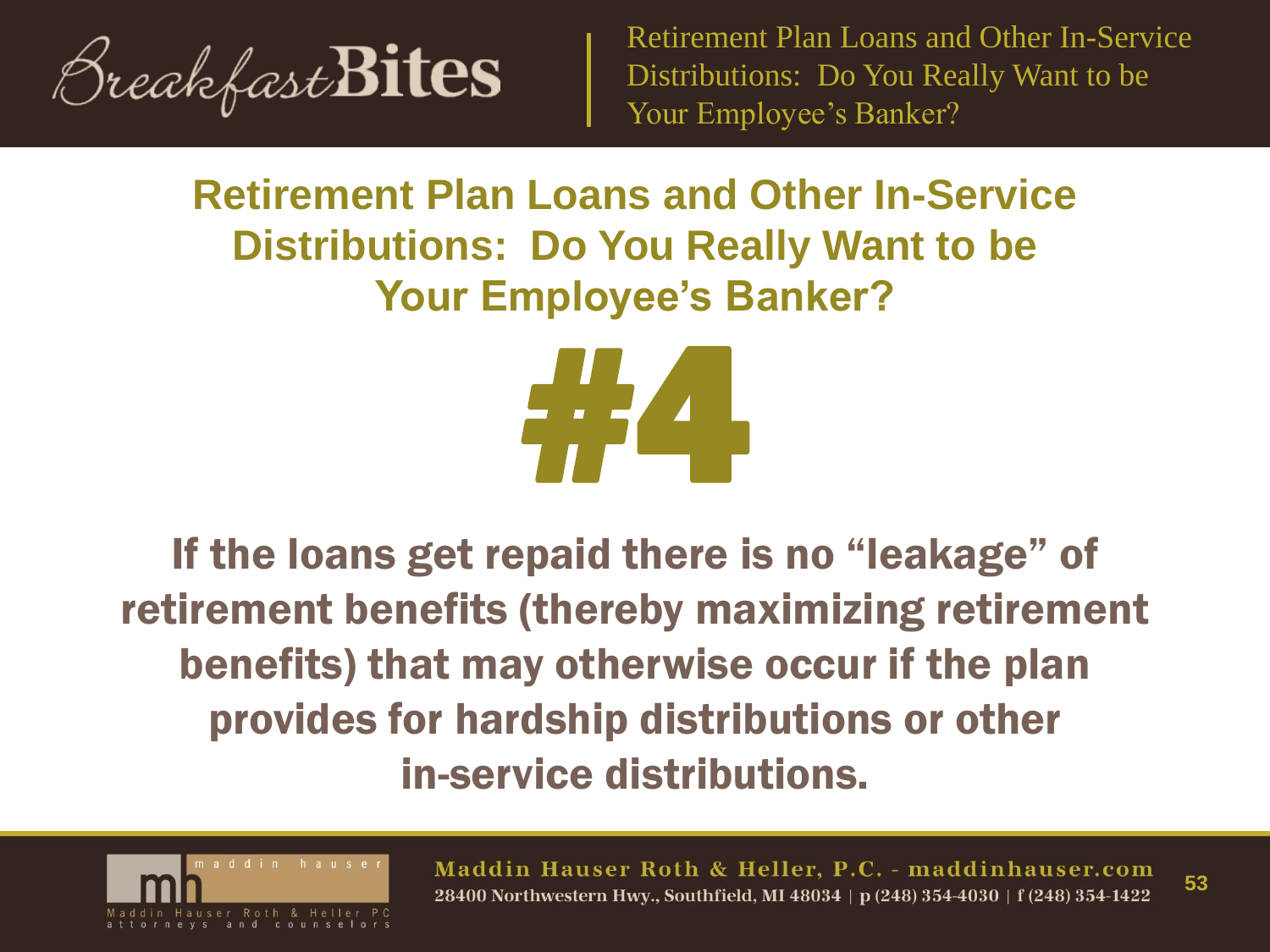

## **Retirement Plan Loans and Other In-Service Distributions: Do You Really Want to be Your Employee's Banker?**



## Participants will appreciate the ability to borrow funds without jumping through all of the hoops that a commercial lender may require.



Maddin Hauser Roth & Heller, P.C. - maddinhauser.com **54** 28400 Northwestern Hwy., Southfield, MI 48034 | p (248) 354-4030 | f (248) 354-1422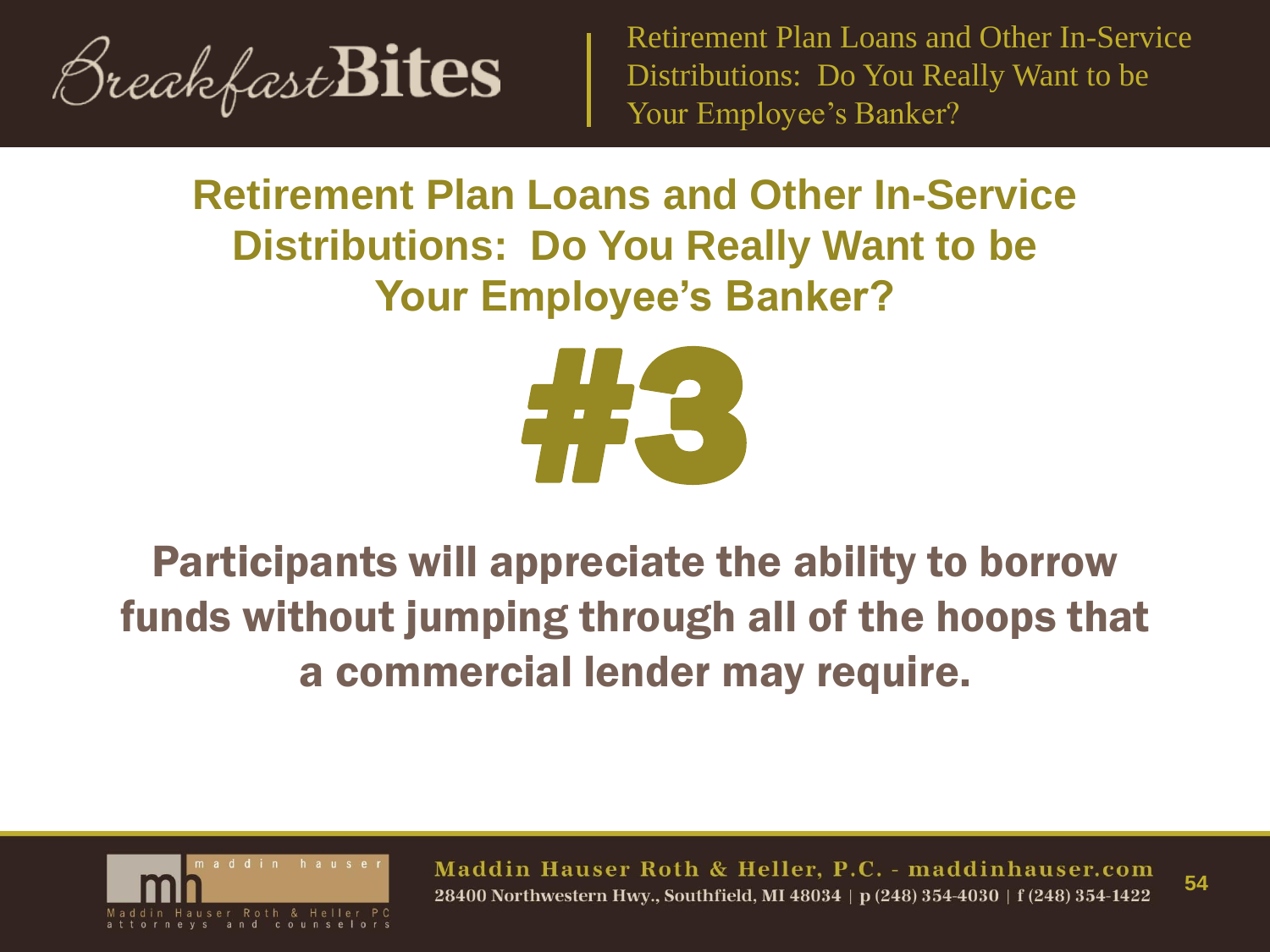

## **Retirement Plan Loans and Other In-Service Distributions: Do You Really Want to be Your Employee's Banker?**



## Without a plan loan opportunity, employers face the prospect of good participants terminating employment simply to get access to their accounts.



Maddin Hauser Roth & Heller, P.C. - maddinhauser.com **55** 28400 Northwestern Hwy., Southfield, MI 48034 | p (248) 354-4030 | f (248) 354-1422